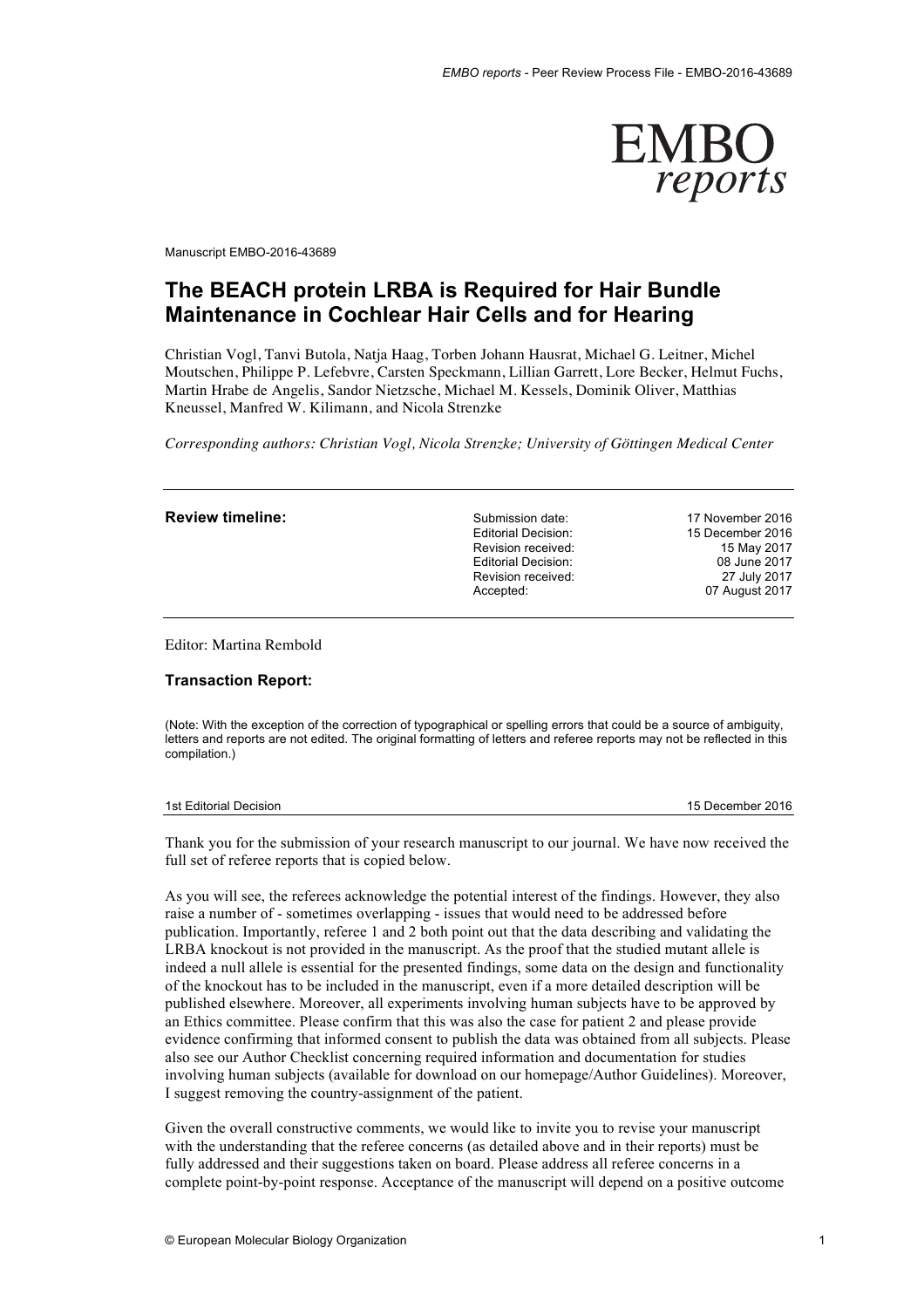of a second round of review. It is EMBO reports policy to allow a single round of revision only and acceptance or rejection of the manuscript will therefore depend on the completeness of your responses included in the next, final version of the manuscript.

# REFEREE REPORTS

# **Referee #1:**

The manuscript from Vogl and co-authors (The BEACH protein LRBA is required for hair bundle maintenance in cochlear hair cells and for hearing) provides convincing data that in mouse a recessive mutant allele of Lrba is associated with hearing loss and several lines of evidence indicate hair cell stereocilia bundle degeneration after normal appearing development of these cells. In large part, the manuscript is nicely written. However, there are many issues (many of them, but not all, are minor and easily corrected) listed below that need attention and with revision would significantly improve the manuscript.

1. Abstract, last sentence, Comment about two patients seems tacked on to the end of the abstract. The statement lacks details such as to the mutant alleles of LRBA found in the two subjects.

2. Was study of human subjects approved by an IRB/Ethics Committee/Helsinki Committee? Did the subjects/parent give written informed consent to participate in the study prior to undertaking the study? In the last sentence, under study approval, the authors only state that "Patient 1 and parents of patient 2 gave informed consent to publish the data."

3. Introduction, 2nd paragraph, line 7, change "carries" to "has"

4. Discussion, 2nd page, 2nd to last line, provide a reference for RDX-interacting protein Nherf2.

5. Results, The ko of LRBA is not described in this manuscript and is said to be a deletion of exon 3 that shifts the reading frame when presumably exon 2 is spliced to exon 4. A description of the wild type LRBA gene needs to be added to the text and/or as a figure and some form of convincing data must be provided that this mutant allele is a knockout of protein expression or at least what is expressed is nonfunctional. Western data is not provided. Expression of LRBA or a lack of it is not provided. The authors indicate that these data are to be provided elsewhere. Unacceptable -- not good science.

6. Results, the LRBA mouse is reported to show a "reduced startle response". How was the startle response quantified as authors claim a reduction.

7. Do your results regarding prominent immunolocalization signals of LRBA in inner and outer hair cells correspond to what has been reported for LRBA in the Harvard SHIELD and U of Maryland gEAR databases?

8. For human mutations, give the accession number for the DNA sequence and protein c.5047C>T, c.1420G>A, and c.2834\_2837delTCTT need a GenBank or RefSeq accession number.

9. Discussion, first paragraph, "...hair bundle defect induces significant hearing loss, but..." "induces" is not the right word.

10. Discussion, The authors mention that "...the large size of the LRBA protein impede further biochemical studies to..." Plenty of even larger proteins have been studies biochemically after purification. Western blots also possible.

11. Discussion, something is wrong with the phrase "despite of unchanged numbers..." delete "of"?

12. Figure 1, legend, There is no way of knowing if LRBA is highly expressed in hair cells from your immunolocalization images unless somehow you quantify expression. LRBA may be easily detectable but that's the best you can say.

13. Figure 1 supplement, panel B, how was startle response amplitudes quantified?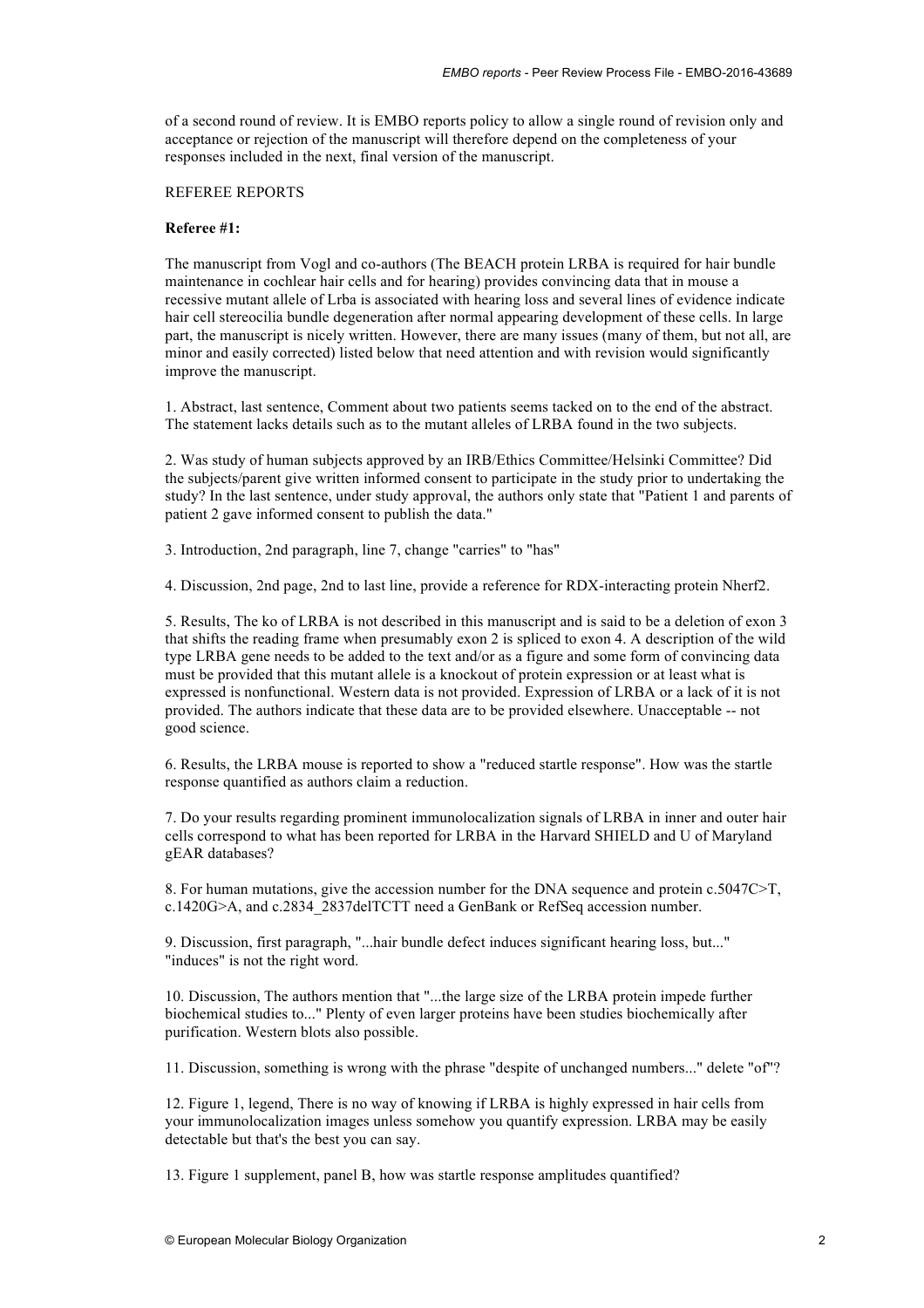14. In the immunolocalizations figure 4, is your antiserum detecting boththe long and short isoforms of LRBA? In figure 4, it would be helpful in the interpretation of the data to have a cartoon of the LRBA gene, LRBA protein and the location of the epitope for the antisera.

15. In humans LRBA is located on chromosome 4q. Is LRBA in or outside the DFNB26 deafness interval on 4q31.3? The gene underlying DFNB26 has not been reported.

16. Figure 7, "Hearing impairment in LRBA-deficient patients" How do you know they are deficient for LRBA, if by deficient you mean "null". If not, maybe better terminology than "deficient" could be used here.

# **Referee #2:**

Vogl and colleagues show that the protein LRBA is required for maintenance of cochlear hair bundles, particularly those of OHCs. The data largely support their hypotheses, although the manuscript could probably stand to be shortened. There is a considerable amount of data described in detail that is essentially negative; while I appreciate it was a lot of work to collect, it is distracting for the reader who is trying to understand the consequences of loss of LRBA. In particular, the authors present a large amount of data on cochlear and auditory nerve physiology that could be distilled considerably, given that they were able to narrow in on hair cell function, especially bundle mediated transduction.

The authors are technically correct in saying that the KO leads to impaired cochlear amplification and reduced synaptic transmission, but their data suggests that these effects are entirely due to disrupted bundles and altered transduction. The dye labeling experiments they used are inadequate to measure transduction (see below). Of course, it would be nice to look at transduction in mice that are old enough to display the profound phenotype, but measurement of transduction in older mouse hair cells is difficult if not impossible at the moment. Nevertheless, the authors need to be precise about primary vs. secondary defects.

Finally, it is true that there are some similarities between the Rdx and Lrba knockouts; perhaps this could be investigated more. Mechanistically, give the state of knowledge about function of RDX and LRBA, do you have a hypothesis for a functional connection between the two proteins?

One last major comment. Remember that in mouse, gene symbols are first letter capitalized, all italics; protein symbols are all caps, not italicized. There is some inconsistency in formatting of symbols.

# Comments:

1. Always use page numbers and it is better to use line numbers as well. It is very annoying to not have the page numbers; I have added them to my copy of the manuscript, with page #1 being the title page.

2, Page 4, second line. A phenotype cannot cause hearing loss-hearing loss IS a phenotype.

3. Page 5, first Results paragraph. If the immunoblot data are important to this manuscript (and I think they are), then you must show them here-not "to be described elsewhere."

4. Page 5, second Results paragraph. Do we really believe the immunolabeling results fully? The KO control is good but isn't fully consistent with the beta-gal labeling data-there just OHC and IHC labeling. Is there really any evidence for supporting cells, Reissner's membrane, and the stria? Higher magnification of the appropriate regions of control and KO would be valuable.

5. Page 5, last paragraph. Thresholds are displayed in Fig. 2A (not 2B-C); 2B-2C shows amplitudes. Correct the text.

6. Page 6, first paragraph. "...involves a defect of cochlear amplification..." is misleading. That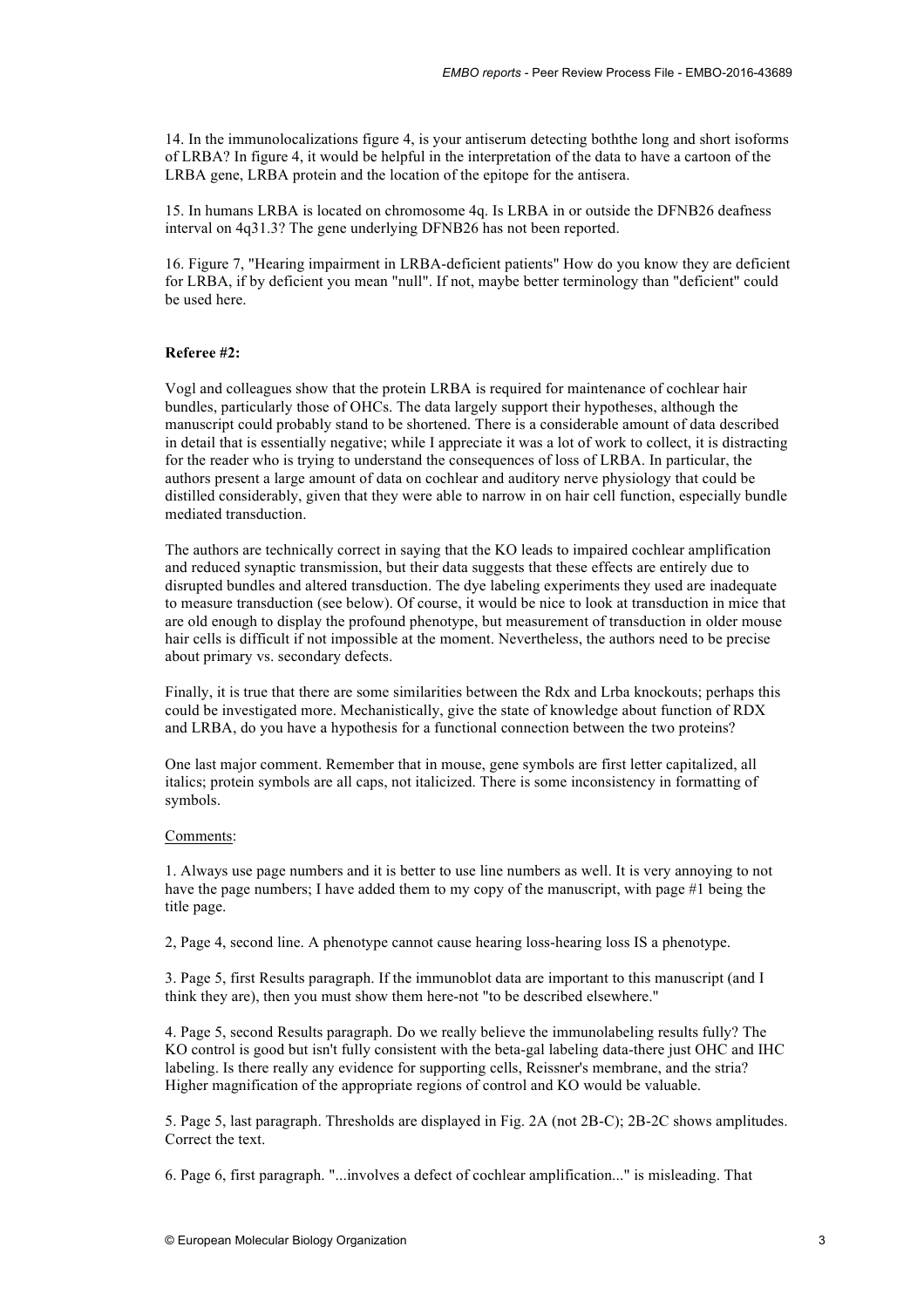suggests a specific defect in the amplification mechanism, but all the evidence points to disturbed hair bundles and hence aberrant mechanoelectrical transduction instead.

7. Page 6. I am confused; the text indicates that SGN firing rates were distributed towards high SR fibers in the KOs (I see Fig. 3A), but the SGN firing rates shown in Fig. 3C don't show this at all. Is the spontaneous firing of those units not shown in Fig. 3C? The text also later refers to "...the reduction in spontaneous SGN rates...", which is directly contradictory to the first statement on firing rate distribution.

8. Page 7. The whole section on OHC electromotility could be condensed down to one sentence: "There was no effect of LRBA loss on prestin function."

9. Page 10, top. The FM1-43FX data do not necessarily implicate transduction. A 45 sec incubation is too low to restrict dye entry to transduction channels (people usually use 5-10 sec). There are transduction channel-independent pathways for dye entry specifically into hair cells (>>supporting cells). To show that this dye application tests transduction channels you must use a control with a channel blocker.

10. Page 11, top. Quantitative immunocytochemistry is difficult to do accurately. Are the antibodies validated against knockouts?

11. Figure 4. In A-D, it is very difficult to understand the distribution of the channels. Probably drop the phalloidin and just show two-color with spectrin and LRBA.

12. Figure 4. The heat map lookup table is terrible for displaying the LRBA signal. First, you need a key showing the relationship between color and level; heat maps are notorious for allowing a distorted view. Much better yet would be to just show the images in grayscale, which allows a good representation of level.

# **Referee #3:**

In this very nice manuscript, Vogl et al. have studied the function of the BEACH protein LRBA in the inner ear. Nothing is known about the function of BEACH proteins in the inner ear. The authors demonstrate that mutation of LRBA in mice leads to progressive hearing loss. The manuscript is very comprehensive and studies protein expression and localization, evaluates hair cell and neuronal function physiologically combined with immunolocalization studies to provides insights into the mechanism by which LRBA affects the peripheral auditory sense organ. The data demonstrate a profound degeneration of hair bundles that starts from the center of the bundle, a rare phenotype that has so far only been observed in hair cell lacking radixin. The authors provide evidence that LRBA and radixin might act in a common pathway thus linking two genes associated with disease into a common molecular pathway. This is a very beautiful contribution and the findings are novel and interesting. I have a few suggestions for improvement:

1.They should refer in the text to Fig. 1B', which shows that the immunolocalization signals observed in wild-type mice are specific.

2.Figure 4 could be described a bit better. What is the yellow signal in Fig. A'-D' and A'-D'. They should describe better "intensity coded lock-up". I am not sure what that means. It would be useful to show costaining with a kinociliary marker. Finally, is the peculiar BEACH expression pattern maintained even after degeneration of the kinocilium?

3. Describe in Figure 5 the magenta and yellow signal.

4. The authors state in results that hair bundles were abnormal after the onset of hearing but their data in Figure 4 reveal abnormalities already before the onset of hearing.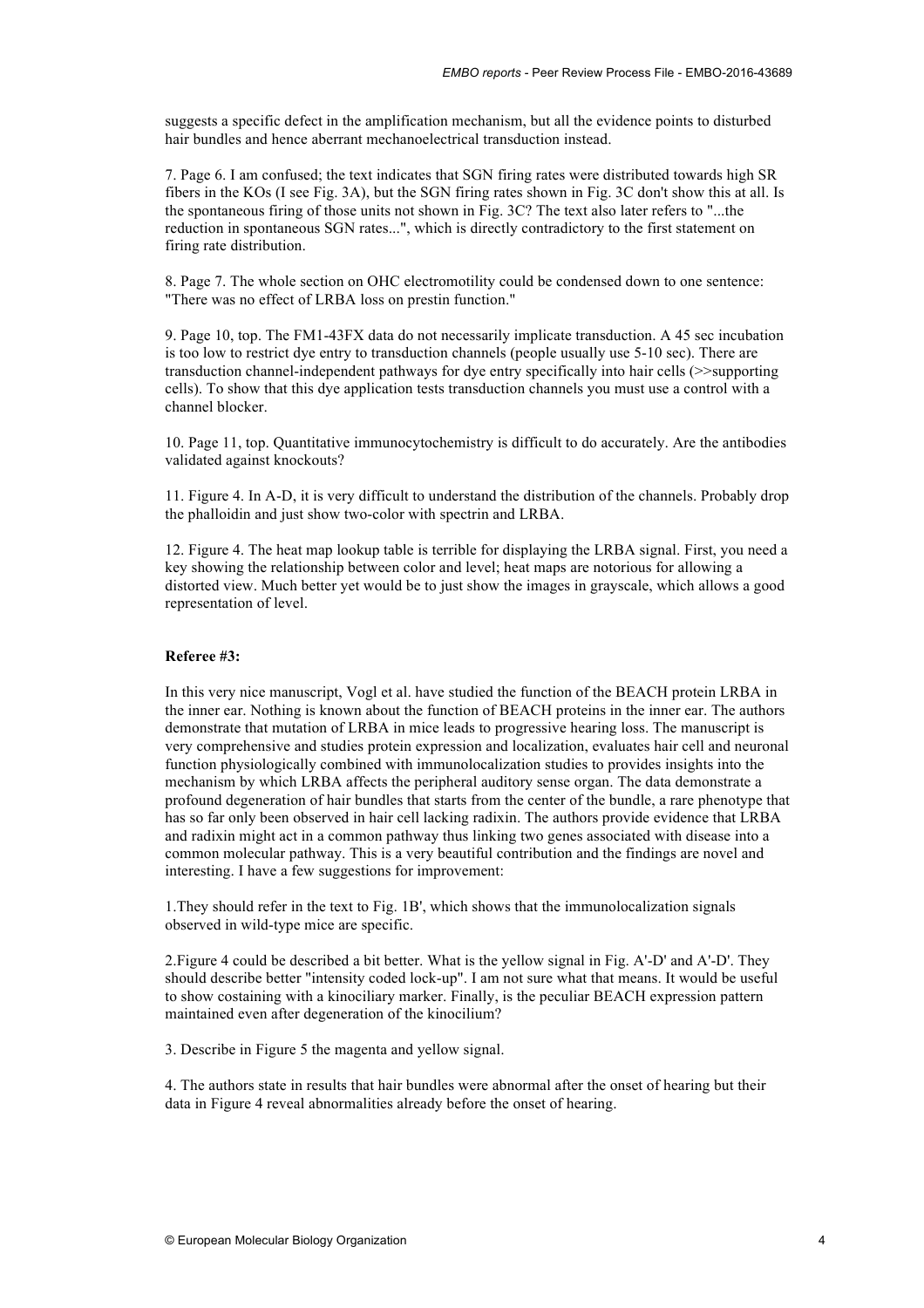# 1st Revision - authors' response 15 May 2017

We would like to thank the reviewers for their appreciation of our work and constructive criticism that helped us improve our manuscript. We have addressed all points of the reviewers and marked the changes in red font.

# **Referee #1**:

The manuscript from Vogl and co-authors (The BEACH protein LRBA is required for hair bundle maintenance in cochlear hair cells and for hearing) provides convincing data that in mouse a recessive mutant allele of Lrba is associated with hearing loss and several lines of evidence indicate hair cell stereocilia bundle degeneration after normal appearing development of these cells. In large part, the manuscript is nicely written. However, there are many issues (many of them, but not all, are minor and easily corrected) listed below that need attention and with revision would significantly improve the manuscript.

We thank the reviewer for her/his appreciation of our work and helpful comments on how to further improve our manuscript.

1. Abstract, last sentence, Comment about two patients seems tacked on to the end of the abstract. The statement lacks details such as to the mutant alleles of LRBA found in the two subjects.

We now changed the abstract and added the mutations: "Clinical data obtained from two patients with LRBA gene mutations (homozygous c.5047C>T and c.1420G>A/c.2834\_2837delTCTT) suggest that LRBA-deficiency may likewise cause syndromic sensorineural hearing impairment in humans, albeit less severe than in our mouse model."

2. Was study of human subjects approved by an IRB/Ethics Committee/Helsinki Committee? Did the subjects/parent give written informed consent to participate in the study prior to undertaking the study? In the last sentence, under study approval, the authors only state that "Patient 1 and parents of patient 2 gave informed consent to publish the data."

Yes, we obtained ethics committee approval and informed consent before undertaking the study and now added the specific information to the text. It now reads: "Patient 1 gave informed consent to publish his audiological data specifically acquired for the purpose of this study, which was obtained after approval from the ethics committee of the University of Liège (Nr. B707201420571, 2014/74). The family of patient 2 gave written consent to share clinical and laboratory data for scientific publications (University Freiburg Ethic Committee protocol no. 282/11)."

3. Introduction, 2nd paragraph, line 7, change "carries" to "has"

We thank the reviewer for pointing this out and changed the text to: *"Each IHC synapse is characterized by a synaptic ribbon*,…"

4. Discussion, 2nd page, 2nd to last line, provide a reference for RDX-interacting protein Nherf2.

We have now included (Yun et al, 1997) at the respective position in the text as it provides the initial description of Nherf2/E3KARP/SLC9A3R2

5. Results, The ko of LRBA is not described in this manuscript and is said to be a deletion of exon 3 that shifts the reading frame when presumably exon 2 is spliced to exon 4. A description of the wild type LRBA gene needs to be added to the text and/or as a figure and some form of convincing data must be provided that this mutant allele is a knockout of protein expression or at least what is expressed is nonfunctional. Western data is not provided. Expression of LRBA or a lack of it is not provided. The authors indicate that these data are to be provided elsewhere. Unacceptable -- not good science.

Unfortunately, the acceptance for publication of a separate manuscript (Kurtenbach et al.) which describes in detail the generation of this KO mouse is still pending. We attach the manuscript to this revision letter for reviewers to judge the data. After consultation with the editor, we were kindly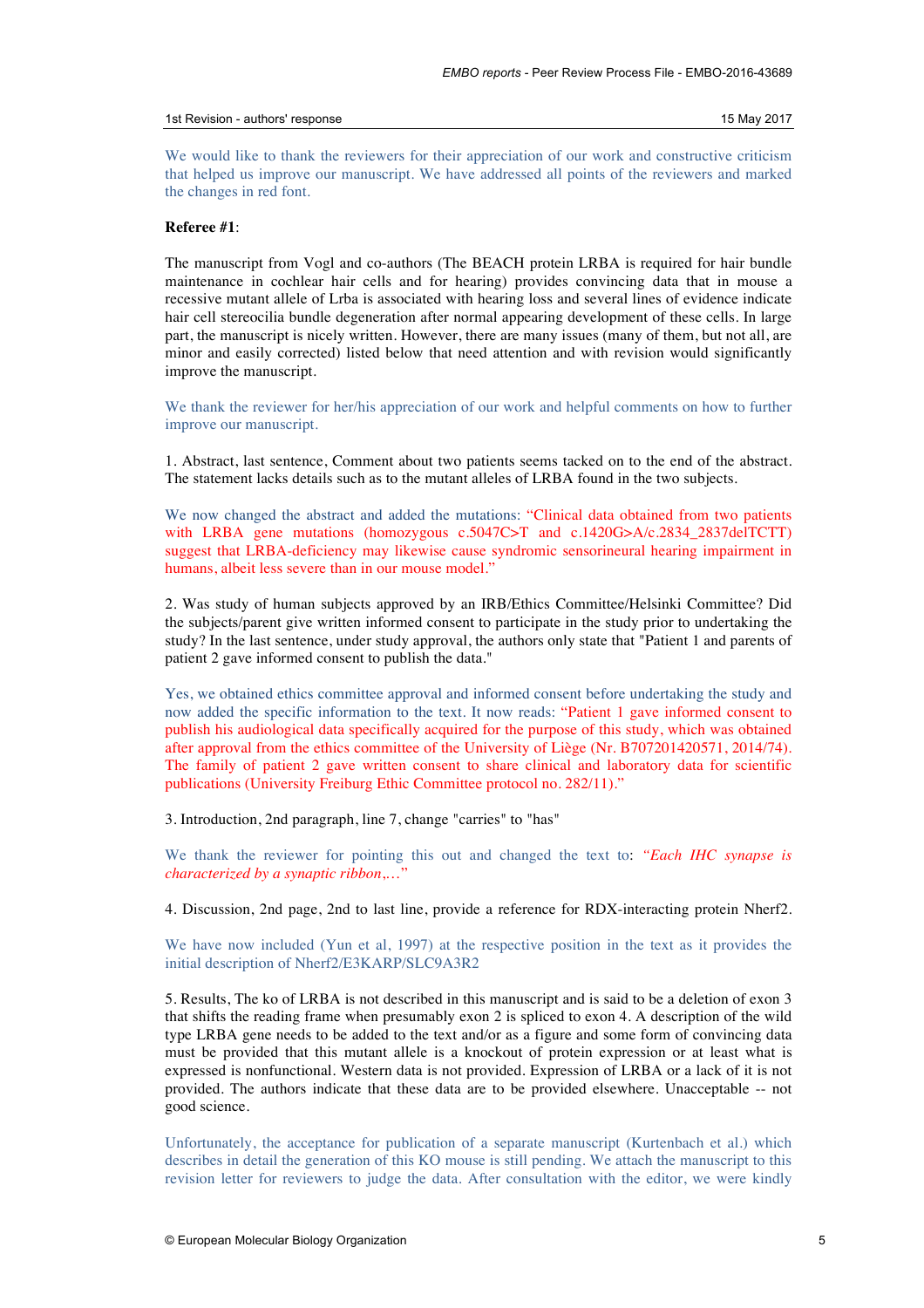offered that - in case of acceptance of our MS - publication of our work would be withheld until the Kurtenbach et al. paper is accepted for publication at a different journal. We agreed with the editor and the Kilimann group to accept this kind offer and added the Kurtenbach et al. reference at the respective positions in the text. We have now added a higher magnification example of LRBA immunostainings on p7 organs of Corti that were performed in parallel between WT and KO, which also show the absence of LRBA staining in the KO to Appendix Figure S1.

6. Results, the LRBA mouse is reported to show a "reduced startle response". How was the startle response quantified as authors claim a reduction.

The acoustic startle response in the *Lrba-*KO mice was measured using the protocol described below, a shortened version of which can now also be found in the supplementary data (legend of Appendix Figure S1). The acoustic startle response is a defensive reaction to an intense auditory stimulus that induces a so-called startle reflex. This reflex can be influenced by the hearing ability of the mice, the state of their neuromuscular recruitment ability and the emotional condition of the animal. In the case of the *Lrba-*KO mice, the clearly decreased acoustic startle reactivity in the mutant mice likely reflects the sensorineural hearing loss in these mice. The graph showing the results of this analysis can also be found in the supplementary data (Appendix Figure S1). We measured the acoustic startle response to several acoustic startle sound stimuli from 70 to 120 dB. In addition, we also measured the ability of a milder acoustic stimulus (a prepulse) to inhibit the acoustic startle and found a significant reduction of prepulse inhibition in LRBA KO mice (graph below), suggesting impaired sound perception. However, we did not include that data into the MS, as we felt that the big difference in acoustic startle reactivity between *Lrba-*KO and WT, to which prepulse inhibition experiments are normalized, made the result difficult to interpret.





Prepulse inhibition (PPI) of the acoustic startle response protocol:

Animals were separated based on sex, but not genotype. PPI was assessed using a startle apparatus setup (Med Associates Inc., VT, USA) including four identical sound-attenuating cubicles. The protocols were written using the Med Associates "Advanced Startle" software. Experiments were carried out between 08:30h and 17:00h. Background noise was 65 dB, and startle pulses were bursts of white noise (40 msec). A session was initiated with a 5-min-acclimation period followed by five presentations of leader startle pulses (110 dB) that were excluded from statistical analysis. Trial types for the PPI included four different prepulse intensities (67, 69, 73, 81 dB); each prepulse preceded the startle pulse (110 dB) by a 50 msec inter-stimulus interval. Each trial type was presented 10 times in random order, organized in 10 blocks, each trial type occurring once per block. Inter-trial intervals varied from 20-30 sec. This protocol is based on the protocol used in IMPRESS from the International Mouse Phenotyping Consortium (IMPC, see www.mousephenotype.org/impress), adapted to the specifications of our startle equipment.

7. Do your results regarding prominent immunolocalization signals of LRBA in inner and outer hair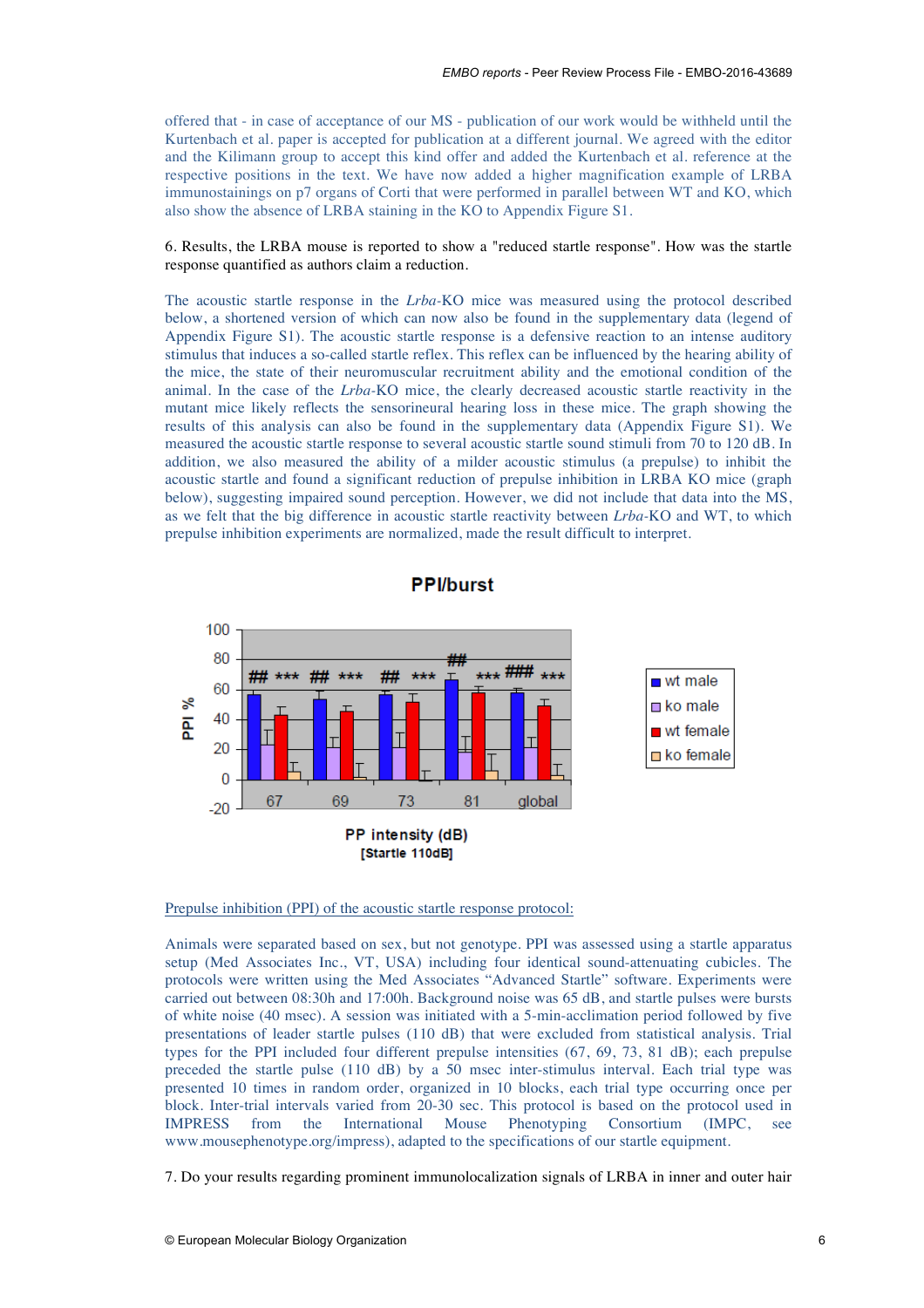cells correspond to what has been reported for LRBA in the Harvard SHIELD and U of Maryland gEAR databases?

Yes, we thank the reviewer for this suggestion. The SHIELD database reports the expression of LRBA in hair cells and gEAR refers to this. Using RNA-Seq based expression analysis, LRBA expression was found in cochlear and utricular hair cells as well as supporting cells. We have now included the appropriate references (Shen *et al*, 2015; Scheffer *et al*, 2015) at the respective position in the text.

8. For human mutations, give the accession number for the DNA sequence and protein c.5047C>T, c.1420G>A, and c.2834\_2837delTCTT need a GenBank or RefSeq accession number.

We now added the accession numbers (NM\_006726.4, NP\_001186211.2, ENST00000510413) as provided in the original publications in the Abstract and main text and also include the information that lack of LRBA expression was shown by Western Blot in both patients. Abstract, last sentence: Clinical data obtained from two patients with LRBA gene mutations (homozygous c.5047C>T and c.1420G>A/c.2834\_2837delTCTT) suggest that LRBA-deficiency may likewise cause syndromic sensorineural hearing impairment in humans, albeit less severe than in our mouse model.

Results (page 11/12, middle and last paragraph): …a 31 year-old man who carried a homozygous c.5047C>T mutation in the *LRBA* gene (NM\_006726.4; patient P3 in Lopez-Herrera *et al*, 2012) leading to the lack of LRBA expression as confirmed by Western blot… 11 year old girl with confirmed loss of LRBA expression due to a compound heterozygote c.1420G>A stop codon and c.2834\_2837delTCTT frame shift mutation in the *LRBA* gene, again leading to complete loss of LRBA protein as confirmed by Western blot (NP\_001186211.2 / ENST00000510413 patient 105-1 in Gámez-Díaz *et al*, 2016).

9. Discussion, first paragraph, "...hair bundle defect induces significant hearing loss, but..." "induces" is not the right word.

This has now been changed to *"...hair bundle defect leads to significant hearing loss, but..."*

10. Discussion, The authors mention that "...the large size of the LRBA protein impede further biochemical studies to..." Plenty of even larger proteins have been studies biochemically after purification. Western blots also possible.

We agree with the reviewer's comment and concede that our phrasing may have been misleading here. In discussions with several specialists on biochemistry we had come to the conclusion that without a good candidate protein and given the restricted availability of the LRBA antibody, the cochlea was not a suitable system to answer such questions – given the small amounts of tissue that can be obtained from the cochlea. Hence, we rather meant to directly refer to biochemical studies that might reveal the direct interaction partners of LRBA. Moreover, we feel that a more detailed biochemical study beyond the auditory system is beyond the scope of our current study. Therefore, we have now removed this sentence.

11. Discussion, something is wrong with the phrase "despite of unchanged numbers..." delete "of"?

done

12. Figure 1, legend, There is no way of knowing if LRBA is highly expressed in hair cells from your immunolocalization images unless somehow you quantify expression. LRBA may be easily detectable but that's the best you can say.

We agree with the argument of the reviewer and have changed our statement to: *"LRBA immunoreactivity could be detected in hair cells,…"*

13. Figure 1 supplement, panel B, how was startle response amplitudes quantified?

For a detailed answer to this point, please refer to our answer to question 6 here.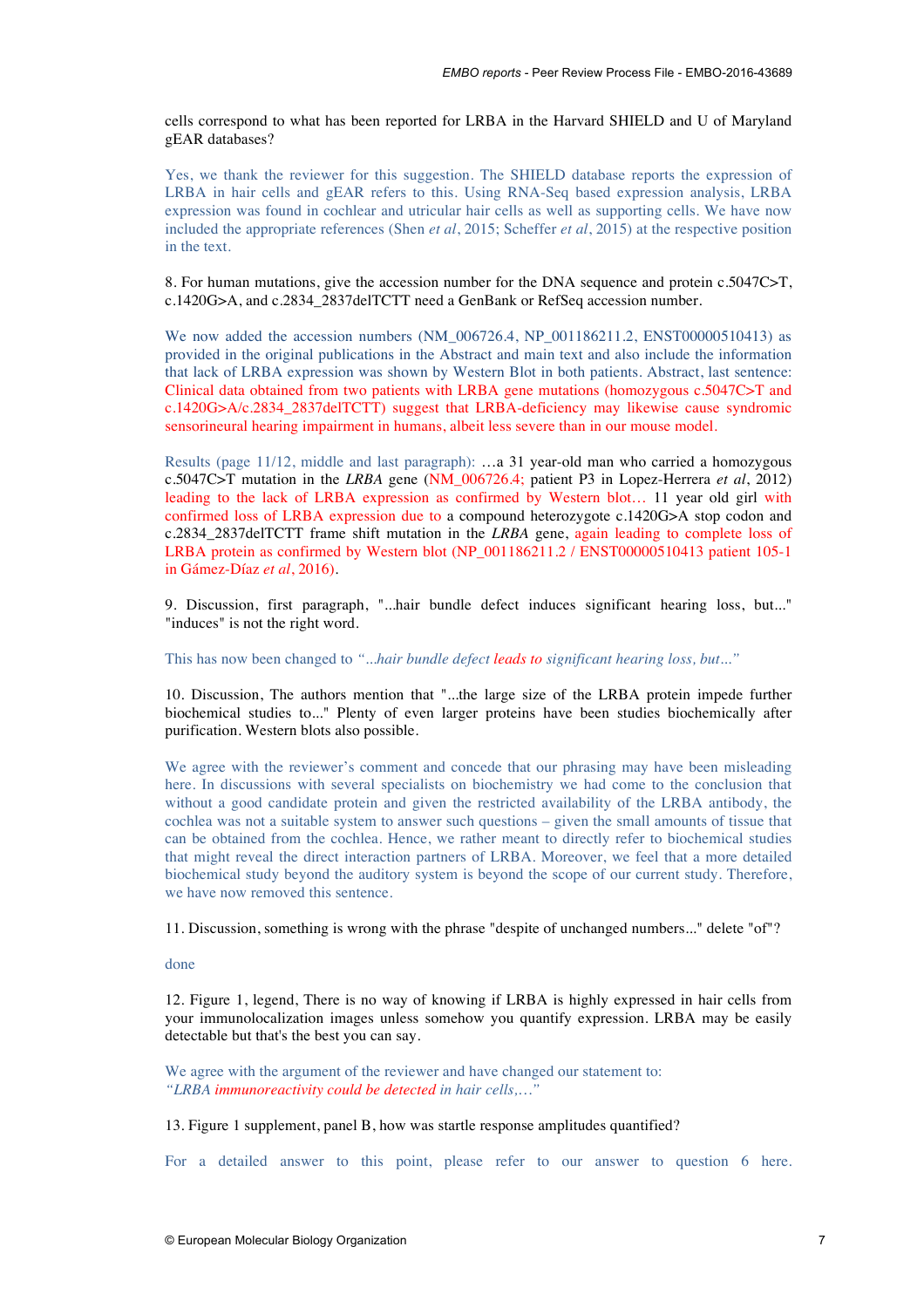14. In the immunolocalizations figure 4, is your antiserum detecting both the long and short isoforms of LRBA? In figure 4, it would be helpful in the interpretation of the data to have a cartoon of the LRBA gene, LRBA protein and the location of the epitope for the antisera.

According to UniProt, there is currently three described mouse LRBA splice variants (referred to as LRBA alpha/beta/gamma) that differ exclusively in the extent of the outermost C-terminal sequence (i.e. between aa 2569 and aa 2856). Therefore, our antibody should recognize all currently reported LRBA isoforms as it targets aa 942-1296. As suggested by the reviewer, we have now included a cartoon of the LRBA protein in Figure 4A, in which the binding site of the antibody is schematically illustrated. Like the mouse line, the antibody will be described in the Kurtenbach et al. MS, which we attach to this submission for your confidential information. We have now extended this information in the methods section by further referring to the Kurtenbach et al. paper: "…was raised against recombinant mouse LRBA aa 942-1296 (Fig. 4A; a sequence with no similarity to Neurobeachin, targeting coding exon 22 and the initial 24 codons of exon 23 of mouse LRBA; Kurtenbach et al.), and…"

15. In humans LRBA is located on chromosome 4q. Is LRBA in or outside the DFNB26 deafness interval on 4q31.3? The gene underlying DFNB26 has not been reported.

Indeed, the LRBA gene is coded in the human DFNB26 deafness locus. We had mentioned this in an earlier version of the MS but had decided to remove it to avoid confusion. The locus includes other candidate genes, the genetics of DFNB26 is quite complicated (involving a genetic modifier) and in an informal personal communication a human geneticist had stated that he/she had preliminary evidence for a different gene being responsible. Also, the phenotype of our mice and LRBA-deficient humans appeared to be different from the DFNB9 patients: DFNB9 has been described to cause severe deafness and no other symptoms, while LRBA deficiency is mostly associated with a severe immunodeficiency syndrome and, in our cases, mild to moderate hearing impairment.

We now reinserted a statement in the discussion: Interestingly, human non-syndromic autosomal recessive deafness DFNB26 has been described to be associated with a gene locus (4q31) in the chromosomal region where the BEACH protein lipopolysaccharide-responsive beige-like anchor protein (LRBA) is encoded (4q31.3, Riazuddin *et al*, 2000). However, the genetics of DFNB26 is complex (involving a genetic modifier) and it remains questionable whether LRBA mutations are involved. The clinical phenotype is clearly different, as DFNB26 patients suffer from severe deafness, which has not been described in LRBA-deficient humans so far. Instead, their clinical phenotype is dominated by a severe immunodeficiency syndrome (Lopez-Herrera *et al*, 2012).

16. Figure 7, "Hearing impairment in LRBA-deficient patients" How do you know they are deficient for LRBA, if by deficient you mean "null". If not, maybe better terminology than "deficient" could be used here.

All three mutations have been associated with stop codons (page 993 (P3, our patient 1) in Lopez-Herrera et al., 2012, Table II (patient 1, our patient 2) in Gamez-Diaz et al, 2016.

In both patients, an initial western blot screen in EBV cell extracts had indicated the absence of LRBA expression. We now specify this in at the respective positions in the results section (please also refer to our response to comment 8).

# **Referee #2:**

Vogl and colleagues show that the protein LRBA is required for maintenance of cochlear hair bundles, particularly those of OHCs. The data largely support their hypotheses, although the manuscript could probably stand to be shortened. There is a considerable amount of data described in detail that is essentially negative; while I appreciate it was a lot of work to collect, it is distracting for the reader who is trying to understand the consequences of loss of LRBA. In particular, the authors present a large amount of data on cochlear and auditory nerve physiology that could be distilled considerably, given that they were able to narrow in on hair cell function, especially bundle mediated transduction.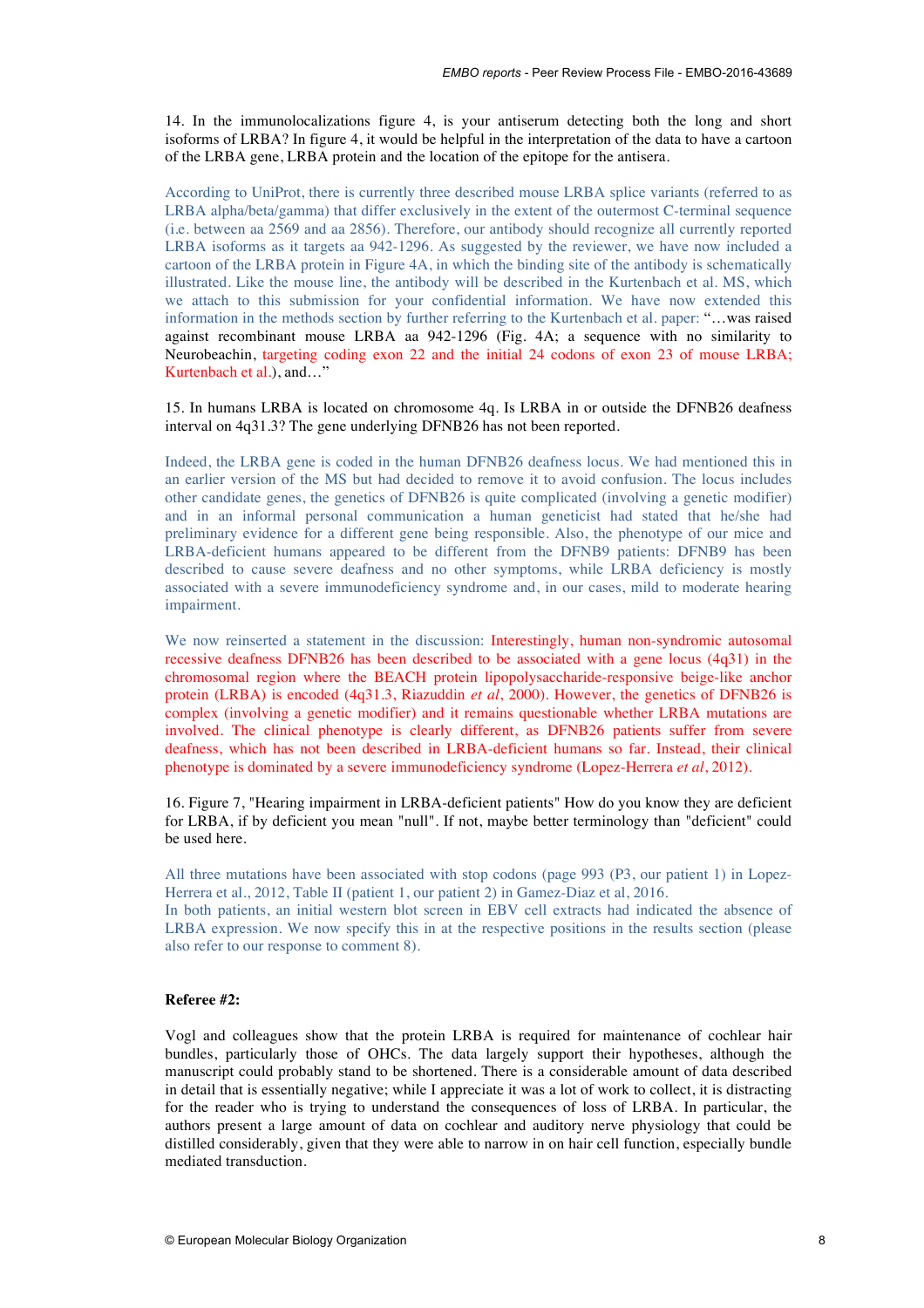We thank the reviewer for her/his appreciation of our work and the helpful comments and suggestions on our manuscript. We somewhat shortened the MS by partly moving the IHC and OHC cell physiology to the expanded view/supplement sections. We refrained from shortening the *in vivo* recording parts, because it is, to our knowledge, the detailed description (including single auditory nerve fiber recordings) of a mutant with aberrant but not fully abolished mechanoelectrical transduction in OHC and probably also IHC. We think that for specialists interested in the heterogeneity of IHC synaptic function, the finding of a shifted spontaneous rate distribution might be interesting. Yet we did not want to stress this point too much, as it partly remains speculative and is rather complicated for non-specialists.

The authors are technically correct in saying that the KO leads to impaired cochlear amplification and reduced synaptic transmission, but their data suggests that these effects are entirely due to disrupted bundles and altered transduction. The dye labeling experiments they used are inadequate to measure transduction (see below). Of course, it would be nice to look at transduction in mice that are old enough to display the profound phenotype, but measurement of transduction in older mouse hair cells is difficult if not impossible at the moment. Nevertheless, the authors need to be precise about primary vs. secondary defects.

We now replaced the FM dye labeling experiment (Fig. 5) by a new dataset with a shorter incubation period as suggested by the reviewer. Moreover, we changed the text slightly to explain better that – for us – the main outcome was that FM uptake was homogenous, not "mosaic", as observed in many Usher mutants, where the function of mechanotransduction channels is compromised (for a current example please refer to e.g. Pan et al. 2017 Nat. Biotechnol. Mar;35(3):264-272. doi: 10.1038/nbt.3801). Hence, we can speculate that mechanotransduction appears unaltered in the mutants prior to stereociliar loss. Unfortunately, as the reviewer admits, direct measurements of transduction in adult animals are difficult or impossible. To further address this point, we attempted to quantify the FM uptake of wildtype and mutant hair cells in direct comparison by imaging both preparations side-by-side simultaneously in real time, while infusing the dye through the bath solution, but did not feel confident about the results due to a range of technical challenges. Given the obvious absence of a part of the OHC hair bundles (and thus reduction in the number of available MET channels) and disruption of the IHC hair bundle coherence, it seems quite plausible to assume reduced transduction currents in the mutant. In addition, ECochG summating potentials, thought to mostly arise from IHC transduction, are strikingly reduced, also at high intensities where active amplification should play a minor role.

Finally, it is true that there are some similarities between the Rdx and Lrba knockouts; perhaps this could be investigated more. Mechanistically, give the state of knowledge about function of RDX and LRBA, do you have a hypothesis for a functional connection between the two proteins?

We added Western Blot data which confirms our immunohistochemical analysis which showed a reduction in Rdx expression in *Lrba-*KO hair cells and we believe that the hearing phenotype of the *Lrba-*KO mice can mostly be ascribed to this deficiency. Indeed, the morphological phenotypes and the developmental time courses are comparable and the differences may be due to the residual Rdx expression. However, the reduction in Nherf2 and other mechanisms may contribute. Regarding the functional connection between LRBA and Rdx, we can only vaguely speculate. The subcellular distributions are quite different, arguing against a direct interaction. As BEACH proteins have been implicated in intracellular trafficking events and given the clustering of LRBA in the important intracellular transport pathways around the cuticular plate, we tend to believe that LRBA plays a role in directing Rdx and maybe other proteins to the apical compartments of hair cells. Interestingly, in our newly added WB analysis, we observed a progressive reduction of RDX and Nherf2, which could not be detected in p7 cochlear extracts. Hence, we hypothesize that is finding is due to a specific reduction of stereociliar RDX and Nherf2 purely in developing hair bundles and may disappear in the 'background' of global RDX/Nherf2 expression in the other cell types of the cochlea. However, after 7 weeks, a specific reduction of RDX and Nherf2 levels can be observed in *Lrba-*KO samples, further implicating an intimate – although likely not direct/physical – link between LRBA and radixin levels (Fig. 6J-K). We have now included the Western blot analysis of RDX and Nherf2 in Figure 6J-L and extended the respective

Results section: "Since RDX and Nherf2 levels were most strongly affected in these experiments, we next employed protein biochemistry to independently verify our findings with a distinct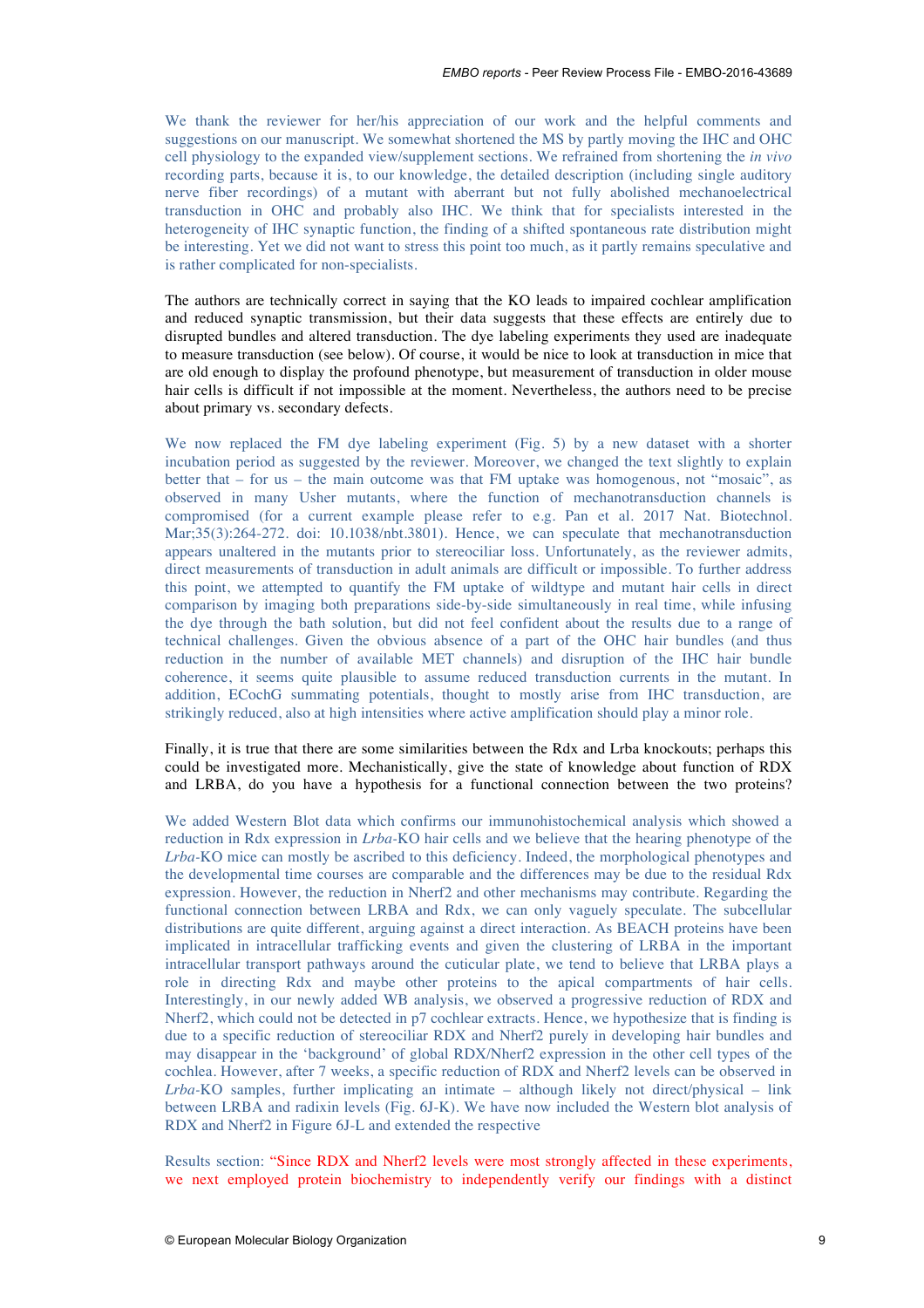experimental approach. Here, Western analysis of cochlear extracts revealed a progressive reduction of RDX and Nherf2 expression in *Lrba-*KO samples, thereby further implicating an intimate – although, due to the distinct subcellular expression patterns seemingly indirect – link between LRBA and RDX/Nherf2 (Fig. 6J-L). Intriguingly, in these latter experiments, we failed to detect a reduction in whole cochlear RDX or Nherf2 levels from early postnatal samples (p7; Fig 6J, K, L). Given the strongly reduced stereociliar IF signal at this developmental stage, these findings may appear rather counter-intuitive. To explain this conundrum, we propose a scenario where compartmental RDX and Nherf2 targeting to the hair bundle may be specifically compromised without affecting overall cochlear protein levels during early postnatal development; however, with advancing adolescence, the disruption of this pathway may lead to increased RDX and Nherf2 mistargeting and degradation, thereby contributing to the progressive nature of the observed phenotype. In this context, it also has to be taken into consideration that both, RDX and Nherf2 are expressed in a range of other cochlear supporting cell types (Scheffer et al. 2015; Shen et al. 2015), where they might exhibit distinct temporal expression patterns and initially mask the specific reduction observed in hair bundle signals. Finally, our findings that LRBA expression and subcellular distribution appears to be unaffected by loss of RDX again implicates RDX as a downstream target from LRBA (Appendix Figure S5)."

One last major comment. Remember that in mouse, gene symbols are first letter capitalized, all italics; protein symbols are all caps, not italicized. There is some inconsistency in formatting of symbols.

We apologize for our mistake, which has been corrected now, and hope we did not miss any instances.

# Comments:

1. Always use page numbers and it is better to use line numbers as well. It is very annoying to not have the page numbers; I have added them to my copy of the manuscript, with page #1 being the title page.

We apologize for this inconvenience and have changed this for the revised version of the manuscript.

2, Page 4, second line. A phenotype cannot cause hearing loss-hearing loss IS a phenotype.

To rectify this issue, we have now changed the respective text to: *"Here, we describe a similar phenotype in another mouse mutant…"*

3. Page 5, first Results paragraph. If the immunoblot data are important to this manuscript (and I think they are), then you must show them here, not "to be described elsewhere."

Unfortunately, the acceptance for publication of a separate manuscript (Kurtenbach et al.) which describes in detail the generation of this KO mouse is still pending. We attach the manuscript to this revision letter for reviewers to judge the data. The editor already looked at it and kindly offered that, in case of acceptance of our MS, she could withhold publication of our work until the Kurtenbach et al. paper is accepted at another peer-reviewed journal. We agreed with her and the Kilimann group to accept this kind offer.

4. Page 5, second Results paragraph. Do we really believe the immunolabeling results fully? The KO control is good but isn't fully consistent with the beta-gal labeling data-there just OHC and IHC labeling. Is there really any evidence for supporting cells, Reissner's membrane, and the stria? Higher magnification of the appropriate regions of control and KO would be valuable.

We agree with the reviewer that the X-Gal-staining quite clearly shows labeling of inner and outer hair cells, but we find it difficult to judge for supporting cells because it mostly overlap with the hair cells. We now include a different image with slightly better magnification and resolution in which a faint blue staining "on top of" the IHC row can be observed (Appendix Figure S1), seemingly labeling supporting cells. Unfortunately, we do not have better images and the reporter mouse line is not available to us anymore. In our immunohistochemistry experience, the labelling of supporting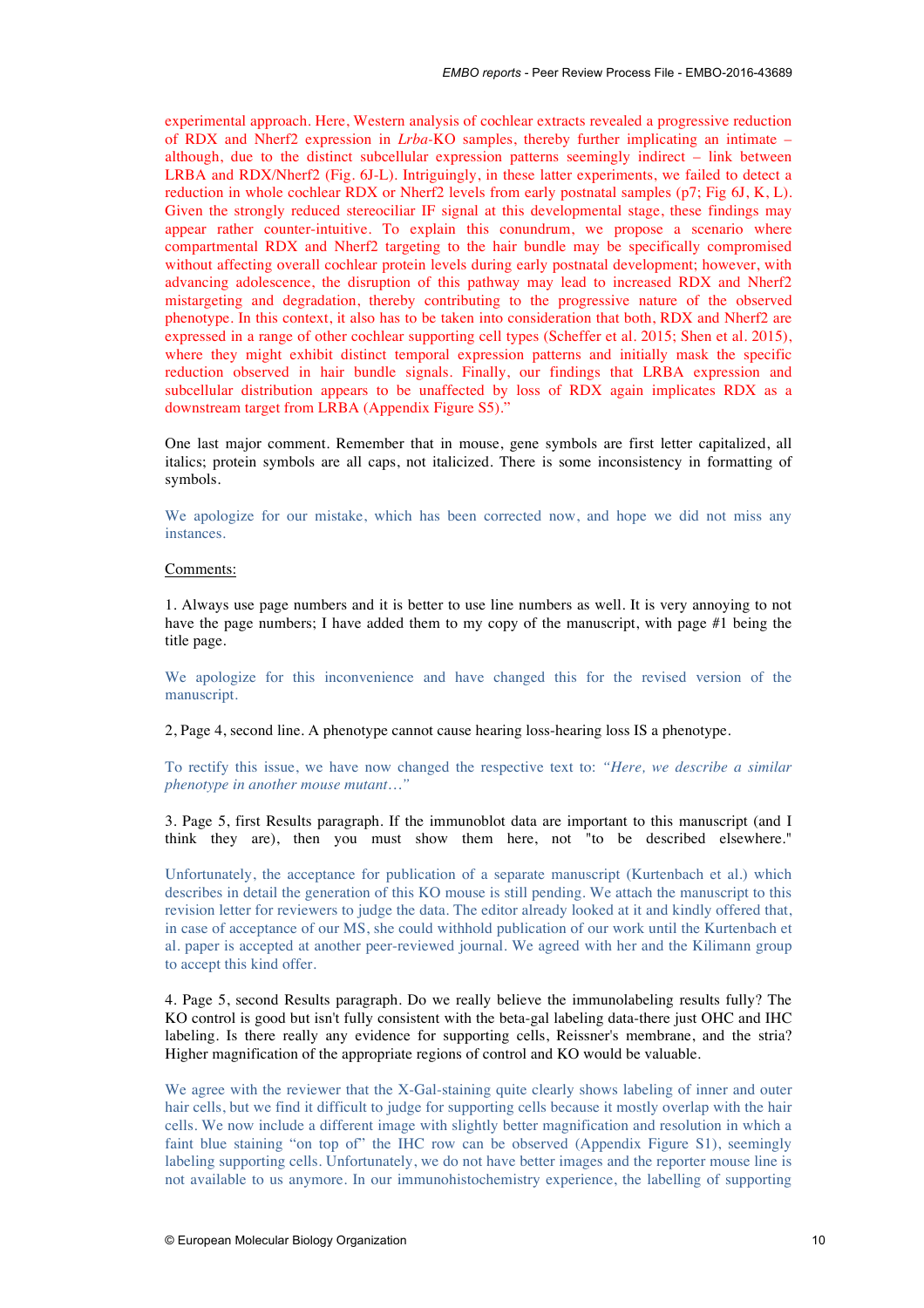cells tended to be much stronger in neonatal than in older animals. Thus, in our opinion, the X-Gal results (done in animals aged 24 days) are consistent with the immunolabeling imaging. Moreover, the RNAseq data provided in the SHIELD Harvard Inner Ear Laboratory database supports our IF findings. To add proof regarding the specificity of staining, we now added images of cochlear whole mount preparations stained for LRBA from WT and KO littermates as Appendix Figures S1C-D which clearly show positive staining in WT supporting cells and complete absence in the KO and also refer to this in the Figure legend of Figure 1. In fact, during the course of the entire project, it is worth mentioning that we have never seen any sort of labelling with this antibody in *Lrba-*KO tissue of any kind.

Regarding Reissner's membrane, the immunostaining signal was relatively weak but consistently observed, we therefore wanted to mention it. In the whole mount preparation shown in Figure 1, we see LRBA labeling in the remnant of Reissner's membrane. During preparation, we tried to remove this structure (edge outlined in pink) which partly overlaps with the spiral lamina (outlined in pink in the image below, modified from Figure 1C). Such a staining pattern has never been observed in the KO controls. Functionally, it would be difficult to ascribe a clear significance to LRBA expression in Reissner's membrane.



In the case of the stria vascularis – again – there was a reproducible immunostaining signal located exactly where we would expect the marginal cells of the stria vascularis. We excluded a strial dysfunction as a cause of the amplification deficit in a pilot experiment by our colleague Anna Gehrt, which showed a preserved endocochlear potential of 113 mV in a single tested knockout animal. Since this number is normal in comparison to the data in the literature (for reference values please refer to, e.g. Fig. EV1J in Buniello et al. EMBO Mol Med. 2016 Mar 1;8(3):191-207. doi: 10.15252/emmm.201505523) and did not seem to explain the ABR threshold shift. Therefore, we did not pursue this question further, as these experiments are technically highly demanding. We did not report the data in the MS because it was only a single pilot experiment without appropriate WT control. We now rephrased our description as follows: "Immunolocalization analysis in cochleae of p15 wild-type mice revealed prominent LRBA expression in IHCs and OHCs. Weaker immunostaining signals were observed in several types of supporting cells, the lining of the stria vascularis and Reissner's membrane, but not in spiral ganglion neurons (SGNs) (Figure 1A-B). Specific LRBA expression in IHC, OHC and supporting cells was confirmed by positive LacZ staining of organs of Corti from gene-trap mice expressing β-galactosidase under the control of the LRBA gene promoter (Appendix Figure S1B) and by the complete absence of staining in LRBA-KO mice (Figure 1B', Appendix Figure S1C-D). "

5. Page 5, last paragraph. Thresholds are displayed in Fig. 2A (not 2B-C); 2B-2C shows amplitudes. Correct the text.

# done

6. Page 6, first paragraph. "...involves a defect of cochlear amplification..." is misleading. That suggests a specific defect in the amplification mechanism, but all the evidence points to disturbed hair bundles and hence aberrant mechanoelectrical transduction instead.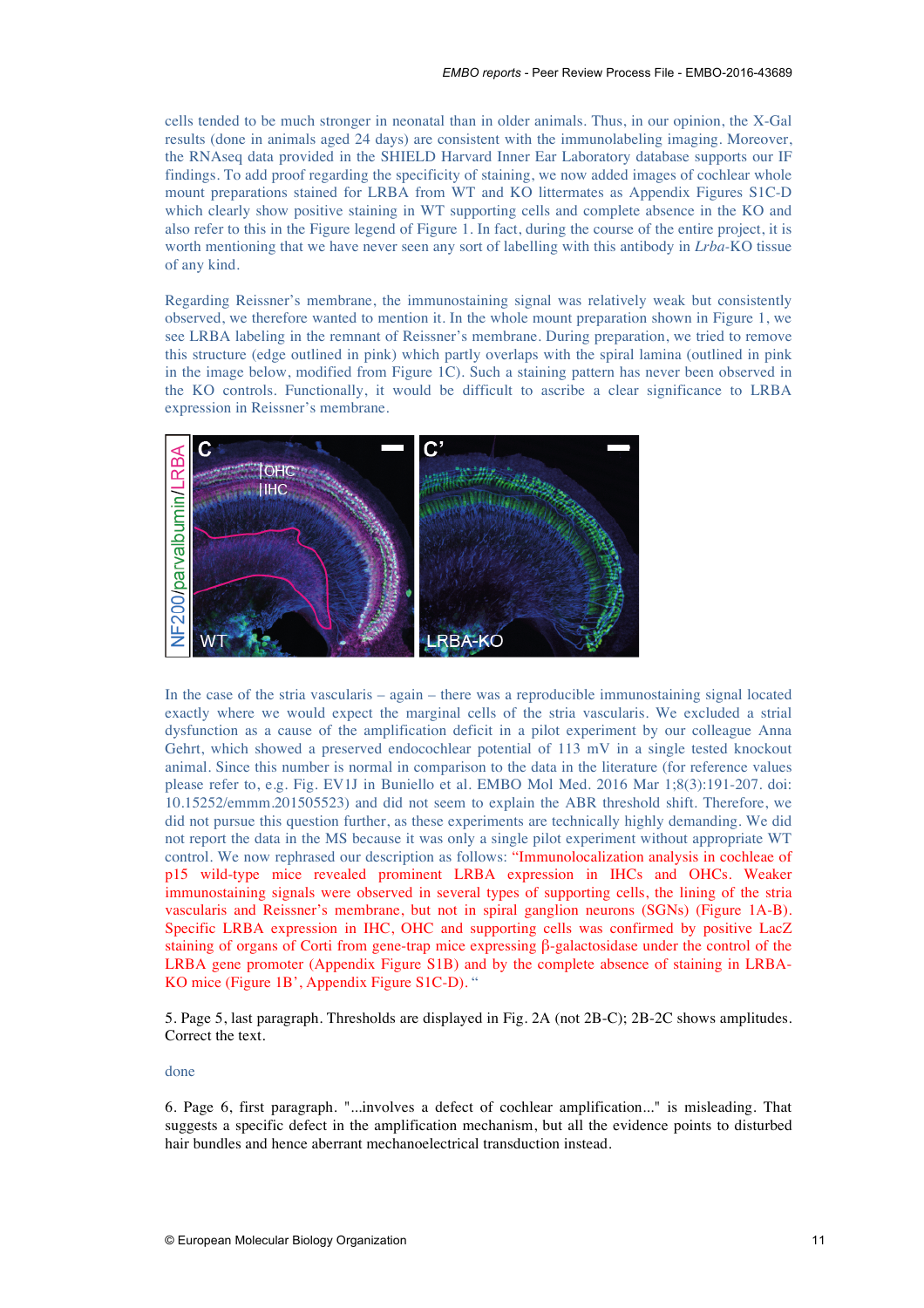At this point of the MS we only have systems physiology data indicating a defect of cochlear amplification which could be caused by any deficit in general cochlear function (e.g. cochlear micromechanics, EP generation, transduction), or active amplification. We will later show that this is indeed caused by aberrant OHC mechano-electrical transduction. To avoid confusion, we now modified the statement to: "…and involves a primary or secondary defect of cochlear amplification, the mechanism of which remained to be determined. Next, we set out to narrow down the site of lesion and further characterized the sound encoding deficit in the absence of LRBA by recording spontaneous and sound-evoked action potential firing of postsynaptic SGNs in vivo."

7. Page 6. I am confused; the text indicates that SGN firing rates were distributed towards high SR fibers in the KOs (I see Fig. 3A), but the SGN firing rates shown in Fig. 3C don't show this at all. Is the spontaneous firing of those units not shown in Fig. 3C? The text also later refers to "...the reduction in spontaneous SGN rates...", which is directly contradictory to the first statement on firing rate distribution.

We apologize for this big mistake of having written "...the reduction in spontaneous SGN rates..." which is clearly wrong. Spontaneous rates are indeed higher in the mutants (mean of 36.6 Hz in mutants vs 20.3 in wildtypes) and this has now been corrected. One difficulty in the analysis of spontaneous rate distributions is that due to their skewness, relatively large sample sizes are required. The SR dataset in Figure 3A is based on a larger sample than the other datasets which are always acquired later in time when the signal to noise ratio often has deteriorated or units have been lost. We therefore have more confidence in SR analyses from the SR runs than from PST or rate level function runs. Like in the SR analysis in Figure 3A, the spontaneous rates are also higher in the mutants in the rate level functions shown in Figure 3C. In this smaller dataset, the average lowest (subthreshold) rate is 29.7 in mutants and 21.1 in wildtypes. We thus think, that the data in Figures 3A and 3C are quite comparable.

However, the end of the poststimulus time histogram in Figure 3D indeed looks different, and we find this difficult to explain. We initially suspected a systematic spike detection problem, but this error was easily ruled out when we double-checked the original recording traces. In the dataset used, mutants did not have bigger stimulus artifacts due to higher stimulus intensities in the mutants which might have made it necessary to raise the trigger levels for spike detection. The signal to noise ratio was very satisfactory in the presented dataset.

In the PST runs, the spontaneous rate averaged from the end of the non-stimulated part of the PSTH run was 13 in mutants and 10 in wildtypes. In contrast, the spontaneous rates from the 10-30 second long spontaneous rate recordings from the same units are  $29.3$  Hz in mutants vs 13.7 in mutants, respectively. Thus it seems like in both genotypes, spontaneous spiking following maximal stimulation does not recover completely until 150 ms after the end of the stimulus. We show this in the following graph, where we plot the two different spike rate measurements from the spontaneous rate run (x: measurement for 10 seconds, additional 10 or 20 seconds when SR is low) against the spontaneous rate determined from the PST run (y: 50-140 ms after stimulus end for 5 Hz stimulation). It is obvious that (with few exceptions) in mutants (red), wildtypes (black) and a larger wildtype dataset from our database (grey) the spontaneous rate determined from the SR run is systematically lower than the one from the PST run.

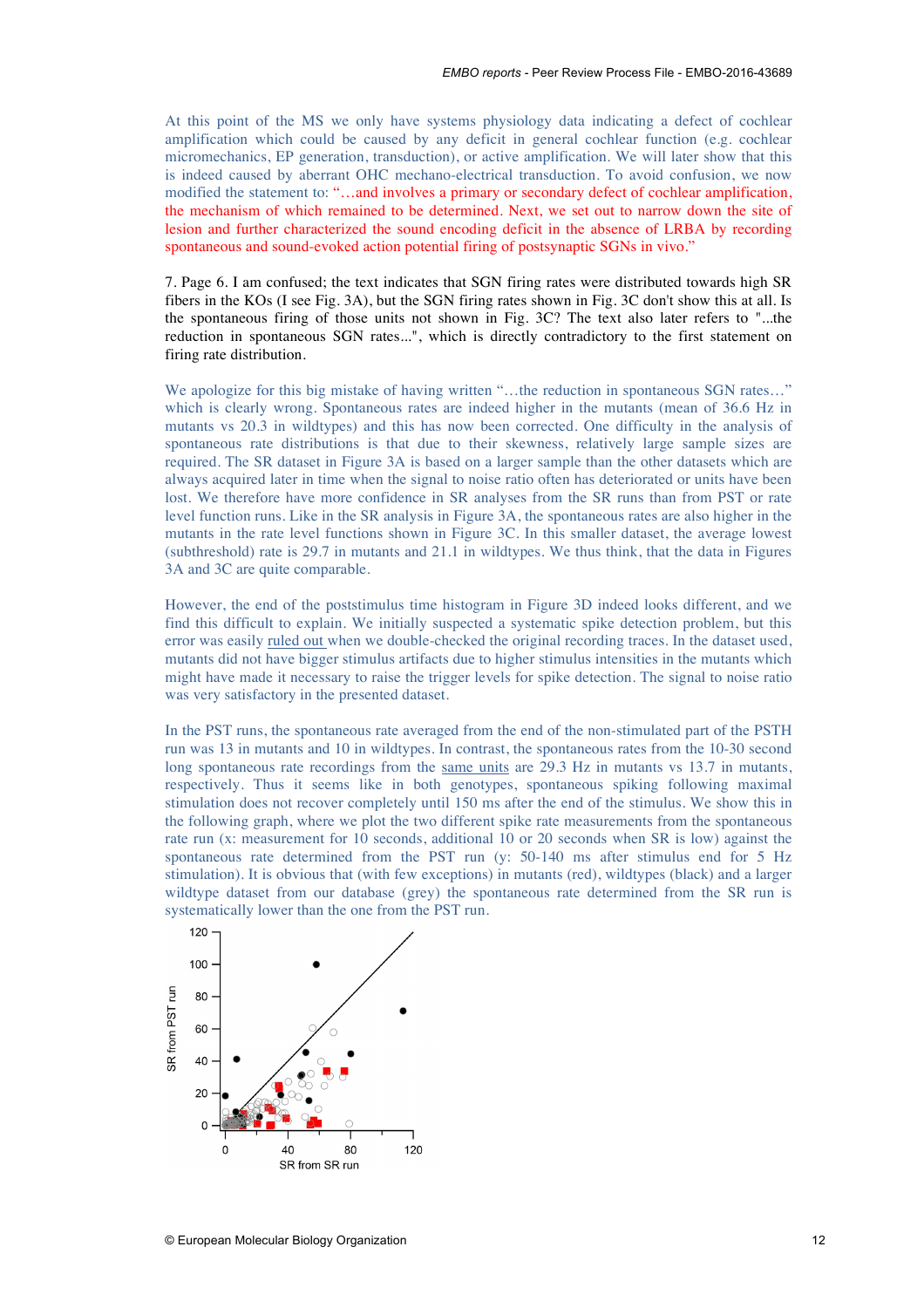Our interpretation of this graph is that even in wildtypes, maximal stimulation probably leads to some depletion of the RRP at the IHC ribbon synapse which reduces spontaneous spiking for a period of at least about 150ms. In the absence of a genotype-dependent effect in our forward masking experiments (Figure 3E), we do not have a good explanation why this effect may be slightly more pronounced in LRBA mutants. Since we tend to believe that it is a problem of sampling, we refrain from discussing it in the manuscript and rather slightly shortened the time axis of the PST graph (Figure 3D) to avoid confusion of the reader.

# 8. Page 7. The whole section on OHC electromotility could be condensed down to one sentence: "There was no effect of LRBA loss on prestin function."

We appreciate the suggestion of the reviewer and  $-$  to streamline the manuscript  $-$  have now dropped the OHC electromotility part from the main text. However, since LRBA has previously been implicated in intracellular trafficking events, we believe that it is important to show that the phenotype we describe is due to a specific effect on the hair bundles, without affecting general hair cell physiology. Moreover, since NLC measurements do not only provide insights into prestin availability, but also OHC functional maturation, we believe that this data is essential to show normal development of LRBA-KO hair cells. Hence, we have decided to include this data set in the Expanded View and Appendix sections.

9. Page 10, top. The FM1-43FX data do not necessarily implicate transduction. A 45 sec incubation is too low to restrict dye entry to transduction channels (people usually use 5-10 sec). There are transduction channel-independent pathways for dye entry specifically into hair cells (>>supporting cells). To show that this dye application tests transduction channels you must use a control with a channel blocker.

This is a very important point raised by the reviewer and we have now repeated these experiments with the commonly used application protocol of 10 sec to avoid the utilization of endocytotic uptake pathways (Fig. 5C). We did not aim to provide a quantitative comparison of FM dye uptake between WT and KO hair cells and rather aimed to focus on the fact that FM uptake is homogenous in the KO and not mosaic, as seen in some Usher mutants. Similar to the latter, we would expect to see "patchy" uptake in *Lrba*-KO animals as the mechanotransduction deficits will not affect all hair cells to the same degree and differential effects could hence be expected; however, according to our data, this does not seem to be the case. We have now changed the text at this position in the results section to point this out to the reader more clearly: "Next, we set out to probe hair cell mechanotransduction channel function of early postnatal IHCs and OHCs of both genotypes by transient exposure to the lipophilic styryl dye FM1-43FX (Gale et al. 2001). In these experiments, we chose p5 animals (i.e. a developmental age group unaffected by hair bundle degeneration), as hair cells from these preparations would reveal functional mechanotransduction deficits occurring alongside – but independent from – stereociliar loss. Here, we would expect to observe mosaic FM1-43FX uptake in case that functional mechanotransduction is compromised. However, the homogenous styryl dye uptake pattern found in these experiments suggests seemingly normal mechanotransduction channel function in *Lrba-*KO hair cells (Fig. 5C). Thus, our findings are consistent with…"

# 10. Page 11, top. Quantitative immunocytochemistry is difficult to do accurately. Are the antibodies validated against knockouts?

We agree with the reviewer that this is an essential point. The chosen anti-Nherf1 antibody (Abcam) has previously been used and validated in a study investigating the auditory phenotype of Nherf1- KO animals (Supplementary Figure S3A in Kamiya et al. 2014). Similarly, the same study also validated the anti-Nherf2 antibody (Sigma Aldrich) in a Nherf2-KO mouse line (Supplementary Figure S9B in Kamiya et al. 2014). Due to the characteristic expression patterns of all investigated proteins in the hair bundles and microvilli of surrounding supporting cells that are reminiscent of the findings of Kamiya and colleagues in hair bundles of mouse OHCs at comparable age (i.e. p5-p15), we are confident that our data do not show an artifact, but indeed reflect specific labelling of the target proteins. The used anti-radixin antibody (Sigma Aldrich) has previously been employed by Khan et al. 2007 to visualize radixin expression in the cochlea. Based on the conserved sequence used for immunization and identical expression pattern as shown in Kitajiri et al. 2004 – who used a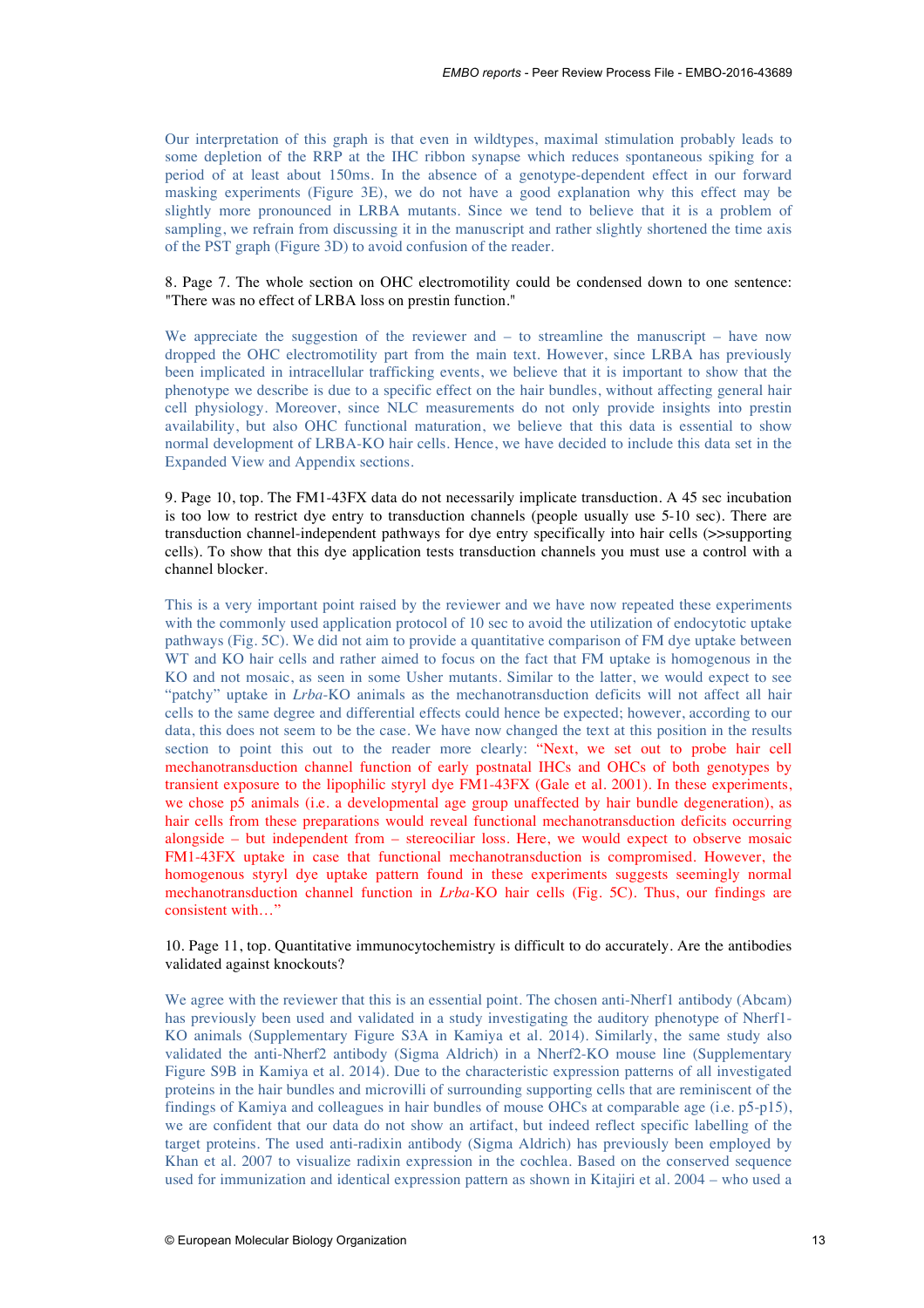radixin-KO mouse model to validate their own custom anti-radixin antibody – it seemed likely to faithfully report radixin expression in the organ of Corti. Nonetheless, we now performed control experiments with our Sigma Aldrich antibody, which clearly show the absence of radixin staining from radixin-KO hair bundles and further confirmed the antibody specificity by Western blot analysis (Appendix Figure S4). In addition, to further validate our IF results, we have now performed Western blot analysis on cochlear extracts, which confirms the reduction of radixin expression in *Lrba-*KO organs of Corti (Fig. 6J-L).

11. Figure 4. In A-D, it is very difficult to understand the distribution of the channels. Probably drop the phalloidin and just show two-color with spectrin and LRBA.

We agree with the reviewer and for the sake of clarity have now dropped the phalloidin staining form panels A-D, as suggested.

12. Figure 4. The heat map lookup table is terrible for displaying the LRBA signal. First, you need a key showing the relationship between color and level; heat maps are notorious for allowing a distorted view. Much better yet would be to just show the images in grayscale, which allows a good representation of level.

We thank the reviewer for this comment and have now included the missing color key(s) reflecting the relationship between color and fluorescence intensity level in the respective Figure(s). We respectfully disagree about the improvement by monochrome images, as we believe that heat-maps generally provide a better idea of intensity distribution and hence give a clearer understanding of the spatial distribution pattern of a given protein than a two-dimensional look-up table. Moreover, this is a purely illustrative – and commonly used – tool and does not have any impact on quantitative analysis. However, in case the reviewer, as well as the editor insist on this point, we are willing to replace the figures by grayscale ones.

# **Referee #3:**

In this very nice manuscript, Vogl et al. have studied the function of the BEACH protein LRBA in the inner ear. Nothing is known about the function of BEACH proteins in the inner ear. The authors demonstrate that mutation of LRBA in mice leads to progressive hearing loss. The manuscript is very comprehensive and studies protein expression and localization, evaluates hair cell and neuronal function physiologically combined with immunolocalization studies to provides insights into the mechanism by which LRBA affects the peripheral auditory sense organ. The data demonstrate a profound degeneration of hair bundles that starts from the center of the bundle, a rare phenotype that has so far only been observed in hair cell lacking radixin. The authors provide evidence that LRBA and radixin might act in a common pathway thus linking two genes associated with disease into a common molecular pathway. This is a very beautiful contribution and the findings are novel and interesting. I have a few suggestions for improvement:

We thank the reviewer for her/his appreciation of our work and the helpful suggestions.

1.They should refer in the text to Fig. 1B', which shows that the immunolocalization signals observed in wild-type mice are specific.

We now wrote: "Immunolocalization analysis in cochleae of p15 wild-type mice revealed prominent LRBA expression in IHCs and OHCs. Weaker immunostaining signals were observed in several types of supporting cells, the lining of the stria vascularis and Reissner's membrane, but not in spiral ganglion neurons (SGNs) (Figure 1A-B). Specific LRBA expression in IHC, OHC and supporting cells was confirmed by positive LacZ staining of organs of Corti from gene-trap mice expressing βgalactosidase under the control of the LRBA gene promoter (Appendix Figure S1B) by the absence of staining in LRBA-KO mice (Figure 1B', Appendix Figure S1C-D)." We also added a second example of WT and KO immunolocalization studies performed in parallel to Appendix Figure S1 to clearly show the specificity of the labelling with higher magnification.

2.Figure 4 could be described a bit better. What is the yellow signal in Fig. A'-D' and A'-D'. They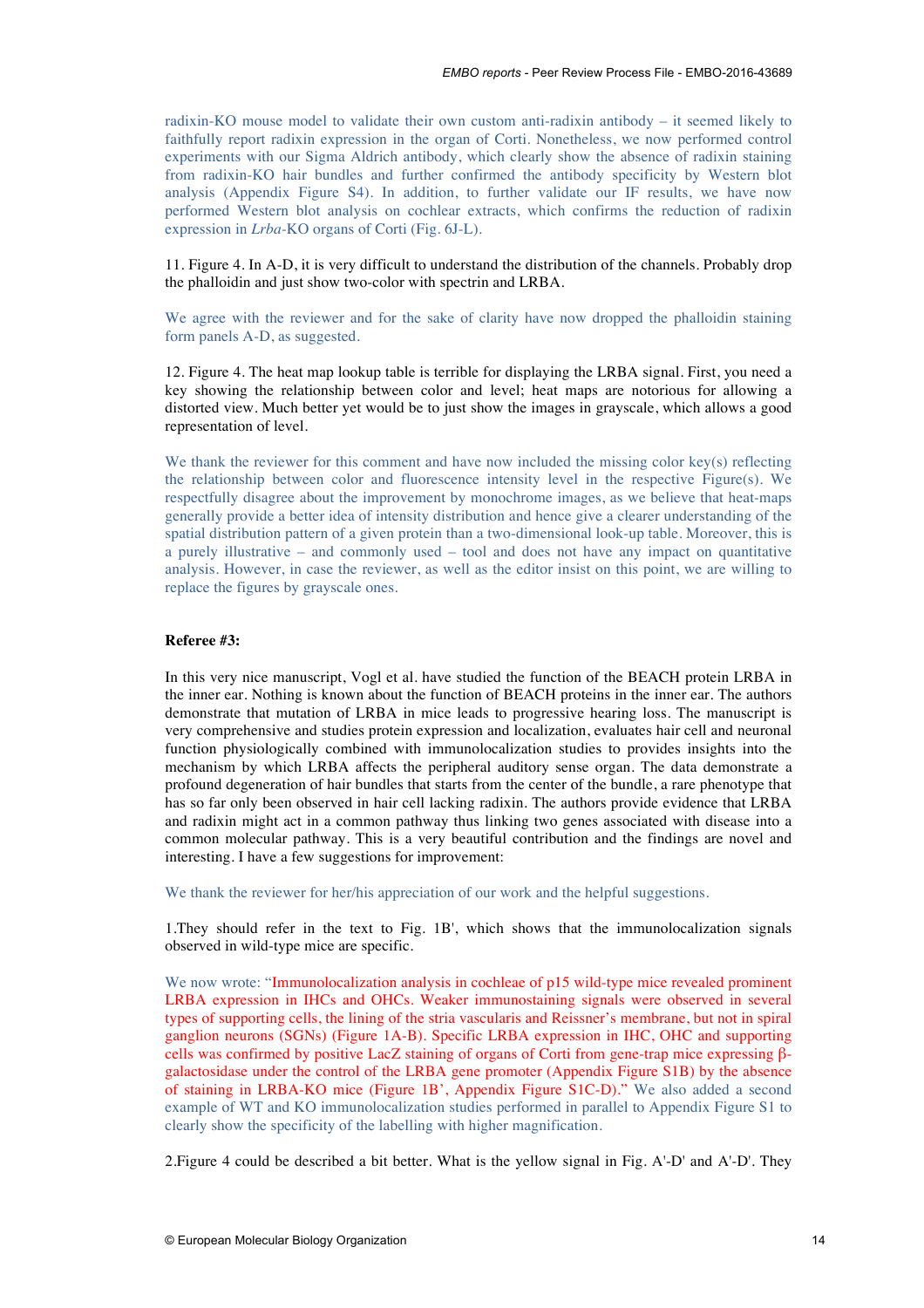should describe better "intensity coded lock-up". I am not sure what that means. It would be useful to show costaining with a kinociliary marker.

We apologize for having forgotten to add a color key in the Figure so that the intensity-based lookup table is more understandable. We now include it in the revised figure. Moreover, we have now updated our statement in the text to make this more clear: "…LRBA clustered at a plane beneath the cuticular plate and was highly enriched – i.e. showed the highest fluorescence intensity signal (i.e. yellow to white pixels in Fig. 4A'-D'') – in the areas void of cuticular-plate actin, especially where the kinocilium passes through the cuticular plate (the so-called fonticulus/kinociliar pore; Fig 4A'- D''). Here, LRBA appeared to line the pore (Figure 4E-E'') and its distribution pattern overlapped with Rab11,..." Additionally, we have now added a double labelling of LRBA and the kinociliar marker 'acetylated tubulin' to clearly show LRBA localization at the base of the kinocilium (Fig 4E"). Unfortunately, a triple labelling of the cuticular plate, LRBA and the kinocilium within the same preparation was not possible due to antibody species conflicts. However, we are confident that this current version of the Figure better visualizes the LRBA expression pattern at the kinocoiliar pore.

# Finally, is the peculiar BEACH expression pattern maintained even after degeneration of the kinocilium?

In this mouse strain, kinociliar degeneration appears to be completed around p9/p10, hence Figure 4D reflects the representative LRBA distribution in the absence of the kinocilium. Moreover, we have also looked at the expression pattern of LRBA in after the onset of hearing (i.e. p15) and found the exact same localization and distribution. We now refer to these findings in the respective text: "This subcellular distribution pattern at the fonticulus and pericuticular necklace (Hasson et al, 1997) was maintained even after the degeneration of the kinocilium – which occurs by p10 in this mouse strain – and even past the onset of hearing (data not shown)".

3. Describe in Figure 5 the magenta and yellow signal.

As in Figure 4, we now include a color key for the intensity-based look-up table and added at all respective positions in the Figure legends: "…images are shown with an intensity coded look-up table for improved visualization of the fluorescence intensity distribution."

4. The authors state in results that hair bundles were abnormal after the onset of hearing but their data in Figure 4 reveal abnormalities already before the onset of hearing.

We thank the reviewer for pointing out this issue and have now altered the text to clarify this point: "…develop normally and then degenerate prior to the onset of hearing: (i)…"

| 2nd Editorial Decision | 08 June 2017 |
|------------------------|--------------|
|------------------------|--------------|

Thank you for the submission of your revised manuscript to EMBO reports. We have now received the full set of referee reports that is copied below.

As I already indicated in my previous mail, referee 2 and 3 are now very positive about the study but referee 1 raises concerns regarding the LRBA mutation in patient 1/patient 3 (c5047C $\ge$ T). This referee is concerned that the mutation might represent a polymorphism since no data on 100 matched control individuals is presented. As you already outlined in your response to this mail you relied on the earlier publication by Lopez-Herrera et al (Am J Hum Genet 2012) for describing the mutation of this patient. This study identified the mutation by sequencing the patient and two hundred alleles from European healthy controls. Please provide a more detailed explanation and clear reference to this earlier dataset in your manuscript and address the remaining concerns of referee 1.

Browsing through the manuscript myself, there are several things that we need from the editorial side before we can proceed with the official acceptance of your study:

- All materials and methods should be part of the main manuscript. Therefore, please move the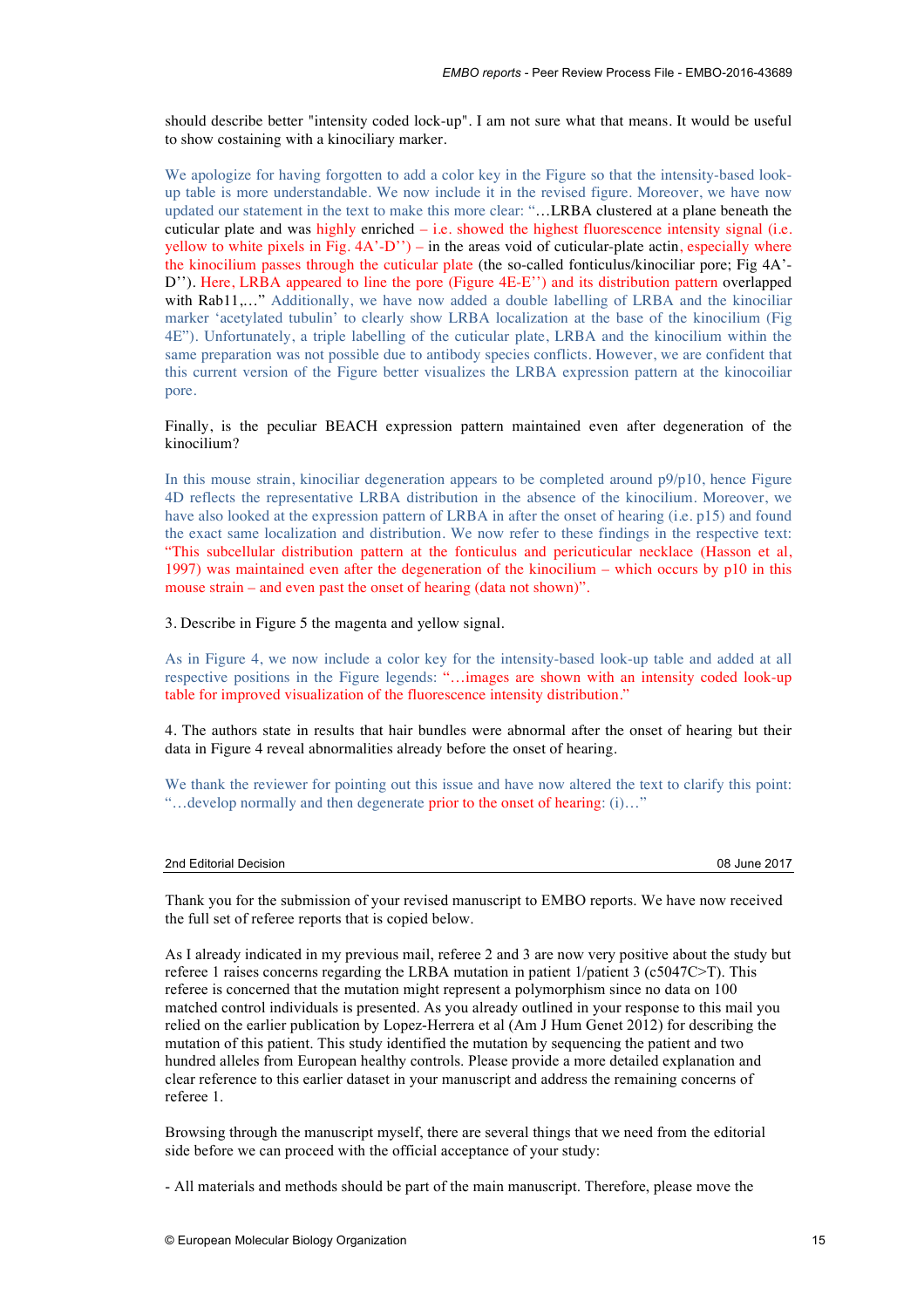supplementary methods to the main text.

- Statistics: please indicate the number of analysed samples/animals in the legends of Fig 2C, EV2C and EV3E-F as appropriate.

- Since all corresponding authors are required to supply an ORCID ID for their name to ensure unambiguous name assignment, I kindly ask you to provide an ORCID for the co-corresponding author Christian Vogl. Please find the instructions on how to link your ORCID to your profile in our online Authors Guidelines.

- We routinely perform a quality check of all images prior to publication. This scan triggered the appearance of vertical lines in Fig. EV2A' and S1D. These might represent an artefact that occurred during image compression. However, to rule out any ambiguity we routinely ask for the source data in such cases. Could you please provide the original data/images for these two panels?

I am looking forward to seeing a final version of your manuscript as soon as it is ready.

# REFEREE REPORTS

# **Referee #1:**

The revised manuscript from Christian Vogl and co-authors is much improved. Please find below a short list of issues and typos that can be quickly corrected. However, one problem is more serious. On page 12, line 19, patient 1 is said to have a  $c.5047C > T$  variant in the LRBA gene (NM\_006726.4). This accession number is for the protein and genomic sequence and not the cDNA so that this reviewer can't figure out exactly where c.5047C>T is located and the change it makes to the protein sequence. In the genomic sequence provided in NM\_006726.4, there is no C nucleotide at nucleotide 5047. Revise the manuscript to include the following: (1) Provide an accession number for the LRBA cDNA sequence. (2) Indicate the exon of LRBA in which the c.5047C>T variant occurs. (3) State the change at the protein level that results from this variant. (4) Provide data from at least 100 ethnically matched control individuals (200 chromosomes) that the variant is not a polymorphism. (5) Indicate the allele frequency in the public data bases for the c.5047C>T variant. (6) If c.5047C>T changes the amino acid sequence of LRBA, state the predicted consequences to the function of LRBA protein of this variant. Add some of this information to the abstract so that a reader understands the consequences of the C>T transition variant.

# Other issues:

- Abstract, line 3, "which have been attributed a multitude..." is awkward English.
- Abstract, line 8, change wording to "LRBA-deficiency is associated with a reduced abundance of ..."
- Abstract, line 10, "central parts of the stereociliary bundle." is vague and does not make much sense. Do you mean the F-actin core of a stereocilium?
- Page 5, Kitajiri et al., did report that stereocilia degenerated in his Rdx knockout mouse but only in the organ of Corti and not stereocilia of vestibular hair cells, similar to your Lrba knockout, that you are publishing elsewhere.
- Page 5, line 12, "are involved in human disease..." provide some specific information about this disease and add the MIM number for the disorder.
- Page 5, line 19, add a clause defining "prepulse inhibition"
- Page 6, line 10, correct the typo "obvious" not "obvFious"
- Page 8, line 26, change "..appeared to line.." to "...appeared to surround..." There is no evidence for a liner.
- Page 13, line 22, delete "first" Surely this study is not the "first" detailed and multidisciplinary description, and surely not the "first" showing partial bundle defects that leads to a significant but not complete hearing loss. Avoid hyperbole.

# **Referee #2:**

I am satisfied with the authors' responses to my original review.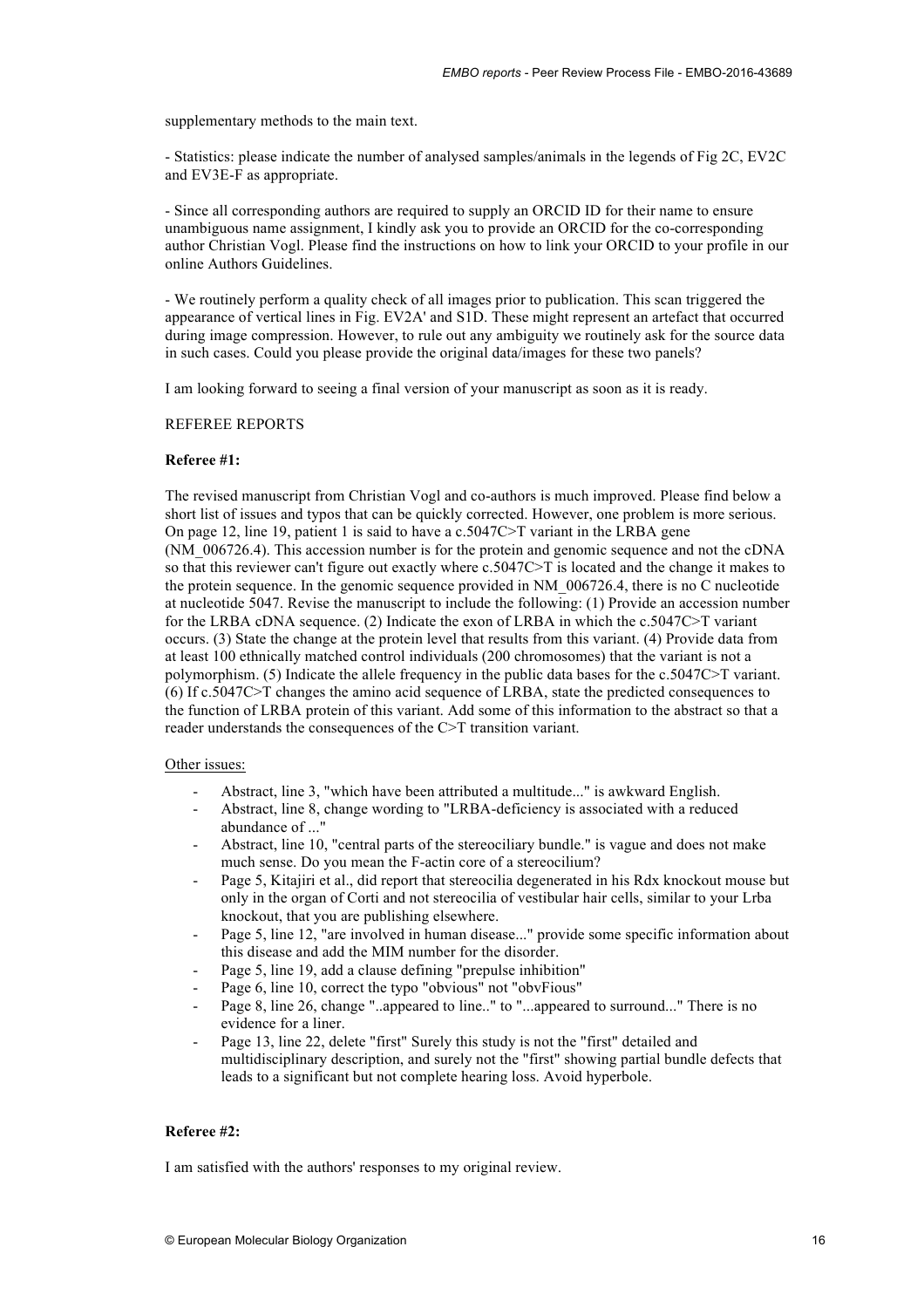# **Referee #3:**

The authors have responded well to the reviewers comments. In my opinion they have clarified outstanding issues and the manuscript is suitable for publication. I think it will be of great interested to the research community.

# 2nd Revision - authors' response 27 July 2017

# **Referee #1**

The revised manuscript from Christian Vogl and co-authors is much improved. Please find below a short list of issues and typos that can be quickly corrected. However, one problem is more serious. On page 12, line 19, patient 1 is said to have a c.5047C>T variant in the LRBA gene (NM\_006726.4). This accession number is for the protein and genomic sequence and not the cDNA so that this reviewer can't figure out exactly where c.5047C>T is located and the change it makes to the protein sequence. In the genomic sequence provided in NM\_006726.4, there is no C nucleotide at nucleotide 5047. Revise the manuscript to include the following: (1) Provide an accession number for the LRBA cDNA sequence. (2) Indicate the exon of LRBA in which the c.5047C>T variant occurs. (3) State the change at the protein level that results from this variant. (4) Provide data from at least 100 ethnically matched control individuals (200 chromosomes) that the variant is not a polymorphism. (5) Indicate the allele frequency in the public data bases for the c.5047C>T variant. (6) If c.5047C>T changes the amino acid sequence of LRBA, state the predicted consequences to the function of LRBA protein of this variant. Add some of this information to the abstract so that a reader understands the consequences of the C>T transition variant.

We completely relied on the earlier publication by Lopez-Herrera et al (Am J Hum Genet 2012) for describing the mutation and immunological phenotype in our patient 1 / their patient 3, and we now cite that reference more clearly.

That MS states:

- That sequencing was based on RefSeq NM\_006726.2 (and discusses in more detail possible sequence variants, page 988)

- The amino acid substitution (p.Arg1683) , affected exon (30) and accession number (ss479152581) in dbSNP (table 2)

- "Which introduced a stop codon" (page 993)

- "No LRBA was detected in EBV cell extracts of the affected individual (Figure 2B)" (page 993)

- "Two hundred alleles from European healthy controls were sequenced for exon 30, and no mutation was found." (page 993)

Regarding the cDNA sequence, the current RefSeq NM\_006726.4 indeed is for mRNA but that should correspond to cDNA except for the T/U exchange. For the mutation, if one checks from the first A of ATG (244 in this case), one can find the C in position 5047+244=5291 which belongs to a CGA codon which codes for Arginin and a mutation to T would make a TGA which is a stop codon. To make the references to the clinical genetics papers more visible and include more information, we now write in the results section:

"Patient 1 a 31-year-old male (described as patient P3 in [28]) carries a homozygous nonsense mutation in the LRBA gene (c.5047C>T, p.Arg1683\*, reference sequence NM 006726.2), which truncates the protein after 59% of its length and leads to loss of detectable LRBA expression in EBV-transformed B cells from the patient [28]."

AND Patient 2, an 11-year old girl (described as patient#1, code 105-1 in [29]) is compound heterozygous for two nonsense/frameshift mutations (c.1420G>A/p.Q473<sup>\*</sup> and c.2834\_2837delTCTT/pE945Efs, reference sequences ENST00000510413 and NP\_001186211.2) which truncate the protein after 17% and 33%, respectively, of its length and abolish LRBA expression [29]."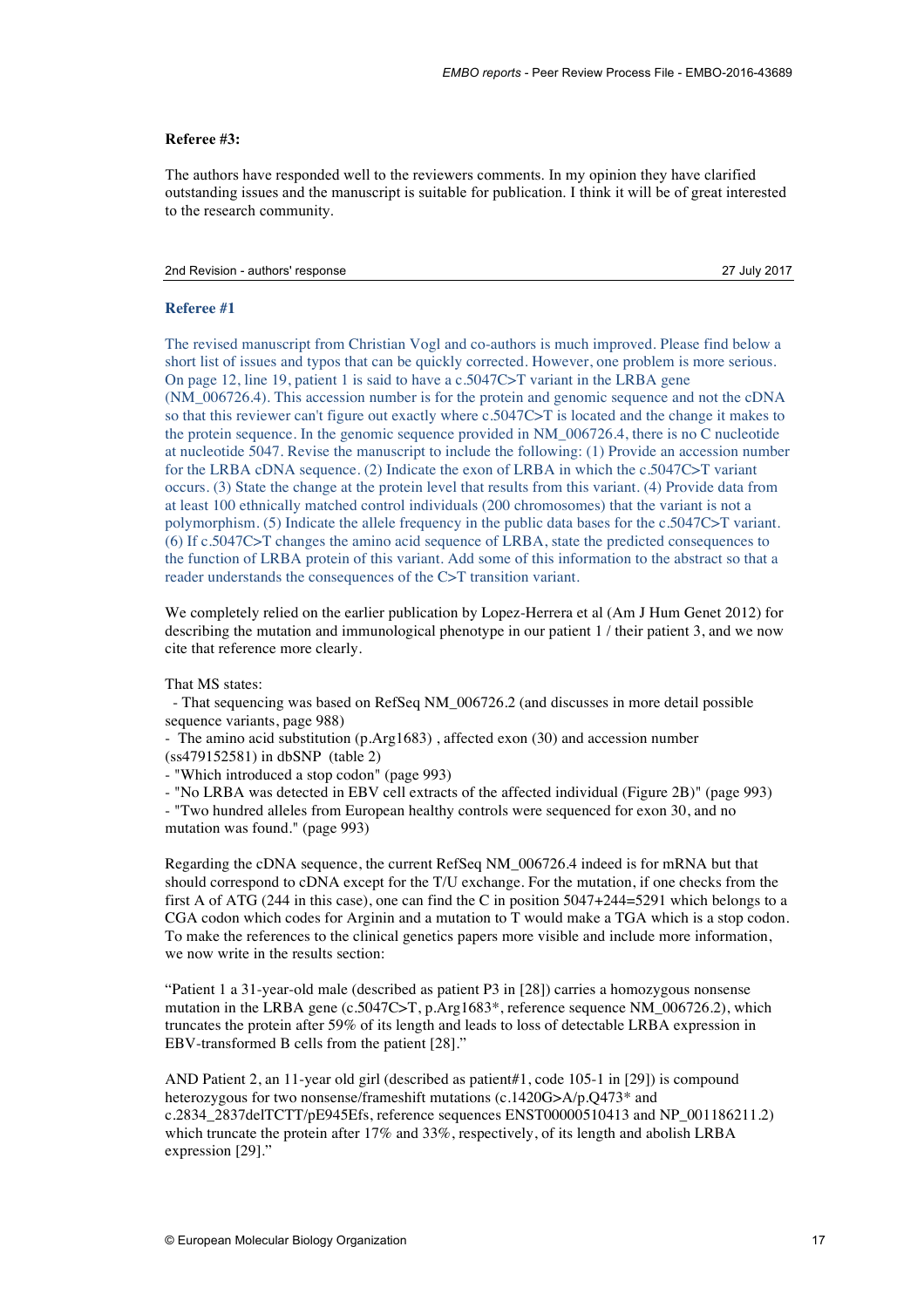Abstract, line 3, ".. which have been attributed a multitude..." is awkward English.

Changed to "which have been attributed various cellular functions".

Abstract, line 8, change wording to "LRBA-deficiency is associated with a reduced abundance of ..."

Done.

Abstract, line 10, "central parts of the stereociliary bundle." is vague and does not make much sense. Do you mean the F-actin core of a stereocilium?

We meant the central parts of the hair bundle, not of the individual stereocilium. We changed the wording to "loss of structural integrity of the central parts of the hair bundle".

Page 5, Kitajiri et al., did report that stereocilia degenerated in his Rdx knockout mouse but only in the organ of Corti and not stereocilia of vestibular hair cells, similar to your Lrba knockout, that you are publishing elsewhere.

We unfortunately do not understand this comment. We stated in the MS "Radixin-deficiency in mice leads to early postnatal hair bundle degeneration [12]. Here, we describe a similar phenotype in another mouse mutant…" , which does not contradict your statement. In addition, we write in the discussion: "Indeed, the hair bundle phenotype of Lrba mutants closely resembles the one observed in RDX-KO animals, in which the hair bundle of cochlear hair cells also develops normally until at least p6 but loses its central aspect by p14, while vestibular hair cells are unaffected [12]. " We believe that the differences in severity and time course might be due to residual radixin expression in the LRBA mutants.

Page 5, line 12, "are involved in human disease..." provide some specific information about this disease and add the MIM number for the disorder.

We would like to leave the original text ("several of the nine identified human BEACH proteins, including LRBA, are involved in human diseases [reviewed in 14].") because a discussion would go beyond the scope of this MS. Indeed several of the 9 human BEACH domain proteins have been associated with diseases as diverse as immune disorders, cancer, glioma, gray platelet syndrome, systemic lupus erythematosus, mental retardation etc. We prefer to discuss the phenotype of LRBA deficiency and for the rest, we included the reference to a recent review by Cullinane et al.

Page 5, line 19, add a clause defining "prepulse inhibition"

We removed "prepulse inhibition" because we are not showing the data. Since auditory startle responses were severely impaired in the mutants, we cannot be certain that the PPI data is valid, even if it is normalized to the reduced amplitude.

Page 6, line 10, correct the typo "obvious" not "obvFious"

Done.

Page 8, line 26, change "..appeared to line.." to "...appeared to surround..." There is no evidence for a liner.

We see a fine layer of LRBA signal at the border of the fonticulus (the channel through the dense cuticular plate) which surrounds the kinocilium as long as it is present. "to line" is the best term we know for this kind of localization (less commonly used alternatives: "to edge", to seam"). We would prefer it over "to surround" because that would suggest a localization outside the fonticulus, thus within the cuticular plate, which is not what we see. We now changed to "appeared to outline" which hopefully is a bit clearer.

Page 13, line 22, delete "first." Surely this study is not the "first" detailed and multidisciplinary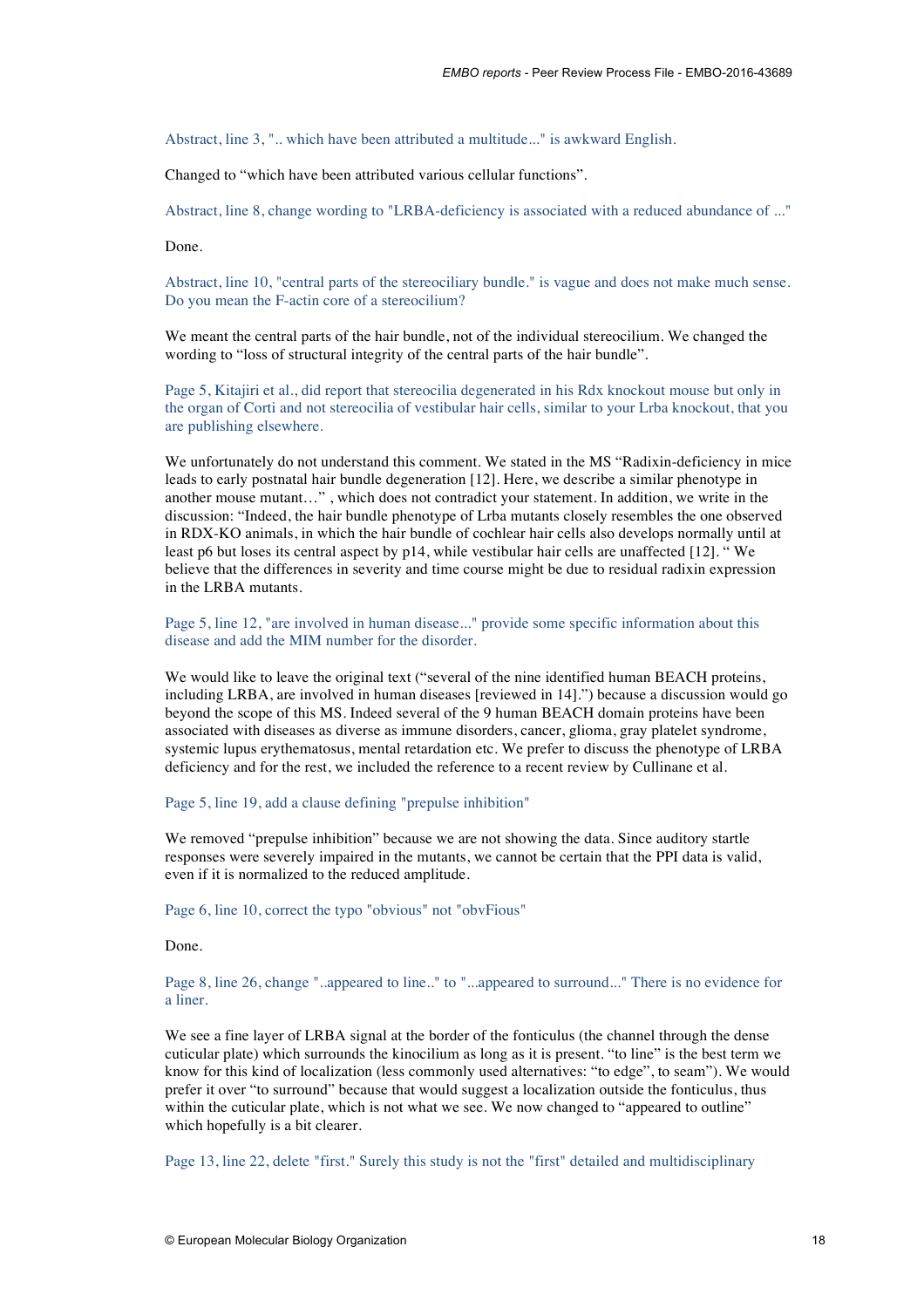description, and surely not the "first" showing partial bundle defects that leads to a significant but not complete hearing loss. Avoid hyperbole.

Done. (I would not know any that has all the morphology and IHC and OHC electrophysiology and auditory nerve fiber recordings).

# **Referee #2:**

I am satisfied with the authors' responses to my original review.

Thank you!

# **Referee #3:**

The authors have responded well to the reviewers comments. In my opinion they have clarified outstanding issues and the manuscript is suitable for publication. I think it will be of great interested to the research community.

Thank you!

# 3rd Editorial Decision 07 August 2017

I am very pleased to accept your manuscript for publication in the next available issue of EMBO reports. Thank you for your contribution to our journal.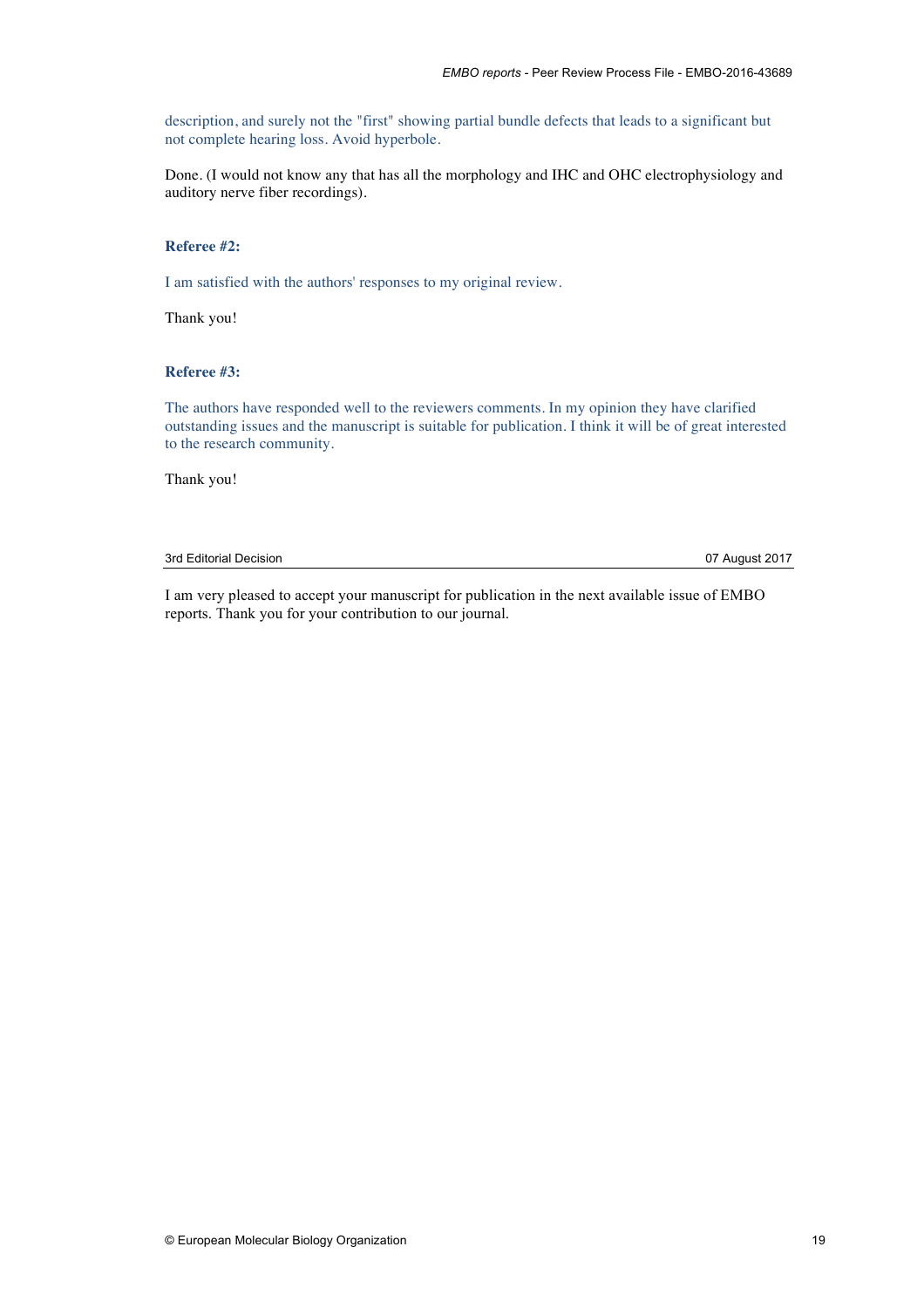# EMBO PRESS

## YOU MUST COMPLETE ALL CELLS WITH A PINK BACKGROUND  $\blacklozenge$ **PLEASE NOTE THAT THIS CHECKLIST WILL BE PUBLISHED ALONGSIDE VOLUR PAPER**

# USEFUL LINKS FOR COMPLETING THIS FORM

## Manuscript Number: EMBOR-2016-43689V2 Corresponding Author Name: Dr. med. Nicola Strenzke<br>Journal Submitted to: EMBO reports

## **Reporting Checklist For Life Sciences Articles (Rev. July 2015)**

### **1. Data A-** Figures

- The data shown in figures should satisfy the following conditions:
	- è
	- è
	- è the data were obtained and processed according to the field's best practice and are presented to reflect the results of the experiments in an accurate and unblased manner.<br>Egure panels include only data points, measurement
	- è
	- → Source Data should be included to report the data underlying graphs. Please follow the guidelines set out in the author ship guidelines on Data Presentation.

# **2. Captions**

## Each figure caption should contain the following information, for each panel where they are relevant:

- 
- a specification of the experimental system investigated (eg cell line, species name).<br>the assay(s) and method(s) used to carry out the reported observations and measurements<br>an explicit mention of the biological and chemic
- 

## è è the exact sample size (n) for each experimental group/condition, given as a number, not a range;<br>a description of the sample collection allowing the reader to understand whether the samples represent technical or<br>biologica

- 
- $\rightarrow$  a statement of how many times the experiment  $\rightarrow$  definitions of statistical methods and measures:
- common tests, such as t-test (please specify whether paired vs. unpaired), simple χ2 tests, Wilcoxon and Mann-Whitney<br>tests, can be unambiguously identified by name only, but more complex techniques should be described in
- 

section;<br>\* are tests one-sided or two-sided?<br>\* are there adjustments for multiple comparisons?<br>\* exact statistical test results, e.g., P values < x but not P values < x;<br>\* edimition of 'center values' as median or average;

# ns too long for the figure legend should be included in the methods section

## Please ensure that the answers to the following questions are reported in the manuscript itself. We encourage you to include a<br>specific subsection in the methods section for statistics, reagents, animal models and human su

In the pink boxes below, provide the page number(s) of the manuscript draft or figure legend(s) where the<br>information can be located. Every question should be answered. If the question is not relevant to your research,<br>ple

| esponding Author Name: Dr. med. Nicola Strenzke                                                                                                                                                                                                                                                                          |                                                                                                                                               |                                |
|--------------------------------------------------------------------------------------------------------------------------------------------------------------------------------------------------------------------------------------------------------------------------------------------------------------------------|-----------------------------------------------------------------------------------------------------------------------------------------------|--------------------------------|
| hal Submitted to: EMBO reports                                                                                                                                                                                                                                                                                           |                                                                                                                                               |                                |
| uscript Number: EMBOR-2016-43689V2                                                                                                                                                                                                                                                                                       | http://www.antibodypedia.com                                                                                                                  | Antibodypedia                  |
|                                                                                                                                                                                                                                                                                                                          | http://1degreebio.org                                                                                                                         | 1DegreeBio                     |
| orting Checklist For Life Sciences Articles (Rev. July 2015)                                                                                                                                                                                                                                                             | http://www.equator-network.org/reporting-guidelines/improving-bioscience-research-repo ARRIVE Guidelines                                      |                                |
| hecklist is used to ensure good reporting standards and to improve the reproducibility of published results. These guidelines are<br>tent with the Principles and Guidelines for Reporting Preclinical Research issued by the NIH in 2014. Please follow the journal's<br>rship guidelines in preparing your manuscript. | http://grants.nih.gov/grants/olaw/olaw.htm                                                                                                    | NIH Guidelines in animal use   |
|                                                                                                                                                                                                                                                                                                                          | http://www.mrc.ac.uk/Ourresearch/Ethicsresearchguidance/Useofanimals/index.htm                                                                | MRC Guidelines on animal use   |
| eures                                                                                                                                                                                                                                                                                                                    | http://ClinicalTrials.gov                                                                                                                     | Clinical Trial registration    |
| ıta.                                                                                                                                                                                                                                                                                                                     | http://www.consort-statement.org                                                                                                              | <b>CONSORT Flow Diagram</b>    |
| data shown in figures should satisfy the following conditions:                                                                                                                                                                                                                                                           | http://www.consort-statement.org/checklists/view/32-consort/66-title                                                                          | <b>CONSORT Check List</b>      |
| > the data were obtained and processed according to the field's best practice and are presented to reflect the results of the<br>experiments in an accurate and unbiased manner.                                                                                                                                         | http://www.equator-network.org/reporting-guidelines/reporting-recommendations-for-tun REMARK Reporting Guidelines (marker prognostic studies) |                                |
| → figure panels include only data points, measurements or observations that can be compared to each other in a scientifically<br>meaningful way.<br>Traphs include clearly labeled error bars for independent experiments and sample sizes. Unless justified, error bars should                                          | http://datadrvad.org                                                                                                                          | Drvad                          |
| not be shown for technical replicates.                                                                                                                                                                                                                                                                                   | http://figshare.com                                                                                                                           | Figshare                       |
| → if n< 5, the individual data points from each experiment should be plotted and any statistical test employed should be<br>iustified                                                                                                                                                                                    | http://www.ncbi.nlm.nih.gov/gap                                                                                                               | dbGAP                          |
| Source Data should be included to report the data underlying graphs. Please follow the guidelines set out in the author ship<br>guidelines on Data Presentation.                                                                                                                                                         | http://www.ebi.ac.uk/ega                                                                                                                      | <b>FGA</b>                     |
| ptions                                                                                                                                                                                                                                                                                                                   | http://biomodels.net/                                                                                                                         | <b>Biomodels Database</b>      |
| figure caption should contain the following information, for each panel where they are relevant:                                                                                                                                                                                                                         | http://biomodels.net/miriam/                                                                                                                  | MIRIAM Guidelines              |
| > a specification of the experimental system investigated (eg cell line, species name).                                                                                                                                                                                                                                  | http://iii.biochem.sun.ac.za                                                                                                                  | <b>IWS Online</b>              |
| $\rightarrow$ the assay(s) and method(s) used to carry out the reported observations and measurements                                                                                                                                                                                                                    | http://oba.od.nih.gov/biosecurity/biosecurity_documents.html                                                                                  | Biosecurity Documents from NIH |
| an explicit mention of the biological and chemical entity(ies) that are being measured.                                                                                                                                                                                                                                  | http://www.selectagents.gov/                                                                                                                  | List of Select Agents          |
| > an explicit mention of the biological and chemical entitylies) that are altered/varied/perturbed in a controlled manner.                                                                                                                                                                                               |                                                                                                                                               |                                |

1.a. How was the sample size chosen to ensure adequate power to detect a pre-specified effect size? . For animal studies, include a statement about sample size estimate even if no statistical methods were used 2. Describe inclusion/exclusion criteria if samples or animals were excluded from the analysis. Were the criteria preestablished? 3. Were any steps taken to minimize the effects of subjective bias when allocating animals/samples to treatment (e.g.<br>randomization procedure)? If yes, please describe. r animal studies, include a statement about randomization even if no randomization was used 4.a. Were any steps taken to minimize the effects of subjective bias during group allocation or/and when assessing results in formation of the investigator)? If yes please de 4.b. For animal studies, include a statement about blinding even if no blinding was done 5. For every figure, are statistical tests justified as appropriate? Do the data meet the assumptions of the tests (e.g., normal distribution)? Describe any methods used to assess it. nere an estimate of variation within each group of data Is the variance similar between the groups that are being statistically compared? In all instances, data were tested for normality and equality of variance. Based on this, the<br>appropriate statistical tests were used to test for statistical significance, indicated in the figure legends. For samples with n =7 or more, we used the Jarque-Bera test to test for normal ditribution. For<br>sampels with n<7 we used the Komogorov-Smirnov-Test. We tested for equal variation with the F-test. Most data are provided as means +- standard error of the mean. For non-normal distributions, box<br>plots are used, as specified in the respective section in the figure legends. For small sample sizes,<br>the individual values a Sample size was chosen for the various experiments according to typical numbers of observations<br>in the respective fields (e.g. immunohistochemistry, cellular or systems electrophysiology, electron microscopy). For all experiments, the number of animals/cells is indicated in respective sections in the<br>manuscript. For in vivo studies, the numbers of animals needed was estimated before the study based on appropriate power statistics using freeware GPower 3.1 program depending on the type of statistical test which we expected to use. No animals were excluded from analysis. For other experiments, exclusion criteria were preestablished; e.g. any experiment in which technical problems occured that affected the data itself<br>or when the immunofluorescence intensity was too low were excluded. In cellular patch clamp experiments, experiments were excluded if the cell was unhealthy, which becomes obvious when the Ca2+ current is small. For single unit studies, data in which the signal to noise ratio was not sufficient to separate action potentials from noise was excluded based on pre-established criteria before further analysis. There was no treatment of animals. Animals across all experiments were used in littermate pairs<br>whenever possible and genotypes were (re-) confirmed after the respective experiment. Randomization was not executed, but mutants were compared/processed in parallel to littermate controls whenever possible. Data analysis was automatized as much as possible (e.g. immunofluorescence analyses, single unit<br>recording spike detection) and for subjective judgements (e.g. signal to noise ratio in single unit<br>recordings) the analyzing No blinding was performed. Mutants were always processed in parallel with littermate controls. For morphological and systems physiology studies, data was typically double-checked by another observer. Please fill out these boxes  $\blacklozenge$  (Do not worry if you cannot see all your text once you press return) **B-** Statistics and general methods

# **C- Reagents**

### 6. To show that antibodies were profiled for use in the system under study (assay and species), provide a citation, catalog<br>number and/or clone number, supplementary information or reference to an antibody validation profi  $\bar{\mathbf{s}}$  and report if they were recently authenticated (e.g., by STR profiling) and  $\bar{\mathbf{t}}$ mycoplasma contamination. ble at the top right of th Most antibodies we used are commercially available and we indicate the catalog numbers in the<br>methods section. For the LRBA antibody, we write: "A rabbit antiserum was raised against<br>recombinant mouse LRBA aa 942-1296 (a s affinity-purified on the same fusion protein." Further details will be published in a separate MS by Kurtenbach et al. prior to publication of this article. no cell lines were used

## **D- Animal Models**

| 8. Report species, strain, gender, age of animals and genetic modification status where applicable. Please detail housing<br>and husbandry conditions and the source of animals. | The generation of the LRBA knockout mice will be published in a separate MS by Kurtenbach et al.<br>prior to publication of this article. Mice of both sex were used at the ages indicated in the figure<br>legends. |
|----------------------------------------------------------------------------------------------------------------------------------------------------------------------------------|----------------------------------------------------------------------------------------------------------------------------------------------------------------------------------------------------------------------|
| 9. For experiments involving live vertebrates, include a statement of compliance with ethical regulations and identify the                                                       | Animal handling was in accordance with national animal care guidelines and all experiments were                                                                                                                      |
| committee(s) approving the experiments.                                                                                                                                          | reviewed and approved by the animal welfare committees of the University of Göttingen and the                                                                                                                        |
|                                                                                                                                                                                  | State of Lower Saxony.                                                                                                                                                                                               |
| 10. We recommend consulting the ARRIVE guidelines (see link list at top right) (PLoS Biol. 8(6), e1000412, 2010) to ensure We confirm compliance with the ARRIVE guidelines.     |                                                                                                                                                                                                                      |
| that other relevant aspects of animal studies are adequately reported. See author guidelines, under 'Reporting                                                                   |                                                                                                                                                                                                                      |
| Guidelines', See also: NIH (see link list at too right) and MRC (see link list at too right) recommendations. Please confirm                                                     |                                                                                                                                                                                                                      |
| compliance.                                                                                                                                                                      |                                                                                                                                                                                                                      |

## **E- Human Subjects**

| 11. Identify the committee(s) approving the study protocol.                                                      | see methods section |
|------------------------------------------------------------------------------------------------------------------|---------------------|
|                                                                                                                  |                     |
|                                                                                                                  |                     |
| 12. Include a statement confirming that informed consent was obtained from all subjects and that the experiments | see methods section |
| conformed to the principles set out in the WMA Declaration of Helsinki and the Department of Health and Human    |                     |
| Services Belmont Report.                                                                                         |                     |
| 13. For publication of patient photos, include a statement confirming that consent to publish was obtained.      | N/A                 |
|                                                                                                                  |                     |
|                                                                                                                  |                     |